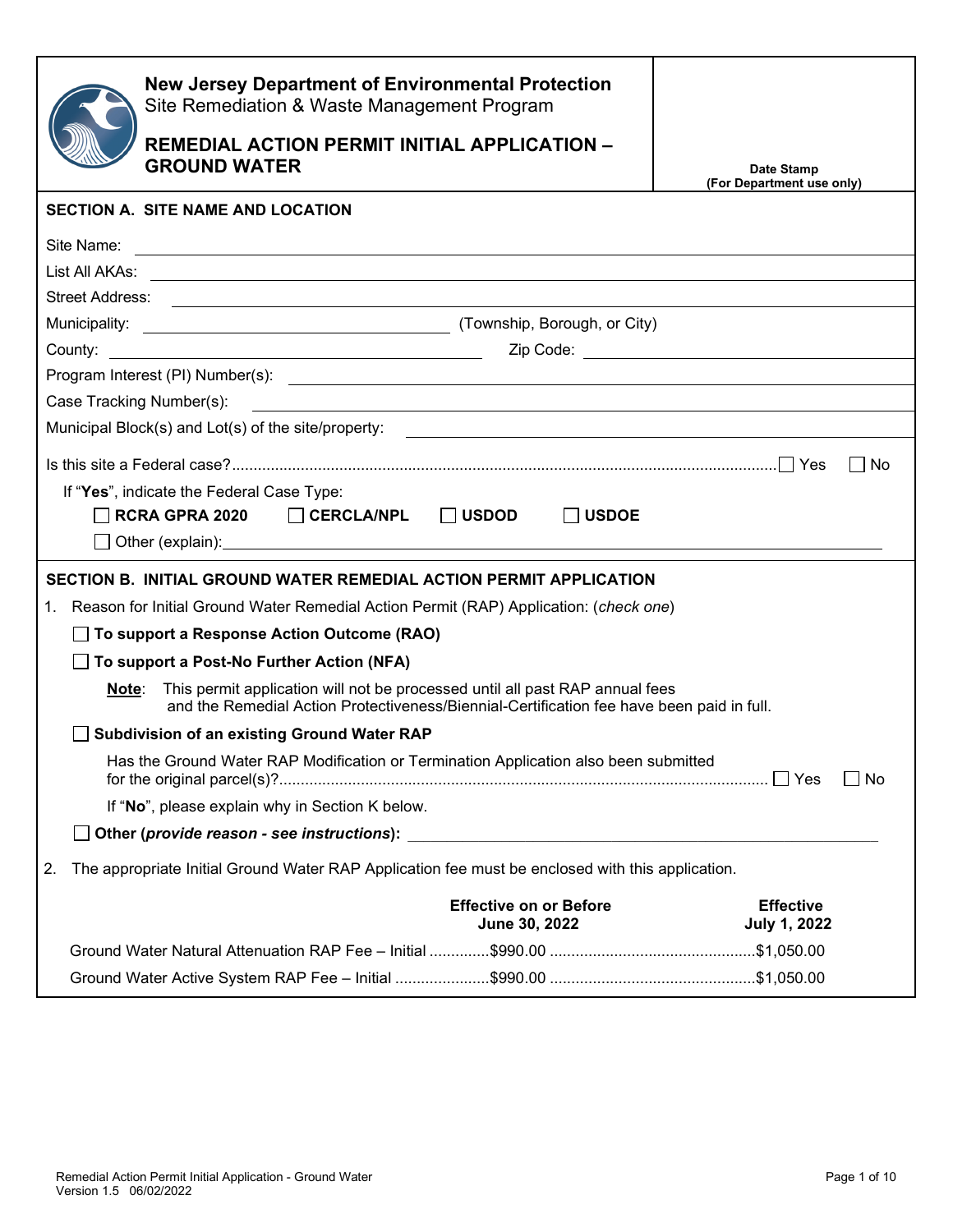| First Name of Contact: _______________________________<br>SECTION D.  PERSON RESPONSIBLE FOR CONDUCTING THE REMEDIATION – CO-PERMITTEE<br>□ Addendum for additional Person Responsible for Conducting the Remediation has been completed.<br>First Name of Contact: <u>______________________________</u><br>Mailing Address: National Address: National Address: National Address: National Address: National Address: National Address: National Address: National Address: National Address: National Address: National Address: Nationa<br>Email Address: North American State of the Contract of the Contract of the Contract of the Contract of the Contract of the Contract of the Contract of the Contract of the Contract of the Contract of the Contract of the Con<br>□ Check the box if the Person Responsible for Conducting the Remediation is the Primary Contact for Permit Compliance<br>SECTION E. CURRENT OWNER OF THE SITE - CO-PERMITTEE<br>Addendum for additional Owner of the Site has been completed.<br>First Name of Contact: ________________________________<br>Fax: ___________<br>□ Check the box if the owner is the Primary Contact for Permit Compliance<br><b>SECTION F. ATTACHED DOCUMENTS</b><br>Attach the following documents:<br>Note: All electronic copies should be provided in Adobe PDF file format on a compact disc (CD) except the Ground Water<br>Monitoring Plan which should be provided in MS Excel file format on a CD.<br>Hard copy and electronic copy of the completed Initial Ground Water RAP Application using the current form on the<br>NJDEP Website.<br>Remedial Action Report (RAR) submitted through the online portal unless this application is related to a Post-NFA<br>Case. For Post-NFA Cases, submit an electronic copy of the RAR and any other pertinent reports/letters (e.g.,<br>Remedial Action Workplan (RAW) Approval Letters).<br>Provide the Licensed Site Document (LSD) Activity Number for the RAR online submission: _____________________ | <b>SECTION C. FEE BILLING CONTACT PERSON</b> |  |  |  |  |
|---------------------------------------------------------------------------------------------------------------------------------------------------------------------------------------------------------------------------------------------------------------------------------------------------------------------------------------------------------------------------------------------------------------------------------------------------------------------------------------------------------------------------------------------------------------------------------------------------------------------------------------------------------------------------------------------------------------------------------------------------------------------------------------------------------------------------------------------------------------------------------------------------------------------------------------------------------------------------------------------------------------------------------------------------------------------------------------------------------------------------------------------------------------------------------------------------------------------------------------------------------------------------------------------------------------------------------------------------------------------------------------------------------------------------------------------------------------------------------------------------------------------------------------------------------------------------------------------------------------------------------------------------------------------------------------------------------------------------------------------------------------------------------------------------------------------------------------------------------------------------------------------------------------------------------------------------------------------------------------------------------------------------------|----------------------------------------------|--|--|--|--|
|                                                                                                                                                                                                                                                                                                                                                                                                                                                                                                                                                                                                                                                                                                                                                                                                                                                                                                                                                                                                                                                                                                                                                                                                                                                                                                                                                                                                                                                                                                                                                                                                                                                                                                                                                                                                                                                                                                                                                                                                                                 |                                              |  |  |  |  |
|                                                                                                                                                                                                                                                                                                                                                                                                                                                                                                                                                                                                                                                                                                                                                                                                                                                                                                                                                                                                                                                                                                                                                                                                                                                                                                                                                                                                                                                                                                                                                                                                                                                                                                                                                                                                                                                                                                                                                                                                                                 |                                              |  |  |  |  |
|                                                                                                                                                                                                                                                                                                                                                                                                                                                                                                                                                                                                                                                                                                                                                                                                                                                                                                                                                                                                                                                                                                                                                                                                                                                                                                                                                                                                                                                                                                                                                                                                                                                                                                                                                                                                                                                                                                                                                                                                                                 |                                              |  |  |  |  |
|                                                                                                                                                                                                                                                                                                                                                                                                                                                                                                                                                                                                                                                                                                                                                                                                                                                                                                                                                                                                                                                                                                                                                                                                                                                                                                                                                                                                                                                                                                                                                                                                                                                                                                                                                                                                                                                                                                                                                                                                                                 |                                              |  |  |  |  |
|                                                                                                                                                                                                                                                                                                                                                                                                                                                                                                                                                                                                                                                                                                                                                                                                                                                                                                                                                                                                                                                                                                                                                                                                                                                                                                                                                                                                                                                                                                                                                                                                                                                                                                                                                                                                                                                                                                                                                                                                                                 |                                              |  |  |  |  |
|                                                                                                                                                                                                                                                                                                                                                                                                                                                                                                                                                                                                                                                                                                                                                                                                                                                                                                                                                                                                                                                                                                                                                                                                                                                                                                                                                                                                                                                                                                                                                                                                                                                                                                                                                                                                                                                                                                                                                                                                                                 |                                              |  |  |  |  |
|                                                                                                                                                                                                                                                                                                                                                                                                                                                                                                                                                                                                                                                                                                                                                                                                                                                                                                                                                                                                                                                                                                                                                                                                                                                                                                                                                                                                                                                                                                                                                                                                                                                                                                                                                                                                                                                                                                                                                                                                                                 |                                              |  |  |  |  |
|                                                                                                                                                                                                                                                                                                                                                                                                                                                                                                                                                                                                                                                                                                                                                                                                                                                                                                                                                                                                                                                                                                                                                                                                                                                                                                                                                                                                                                                                                                                                                                                                                                                                                                                                                                                                                                                                                                                                                                                                                                 |                                              |  |  |  |  |
|                                                                                                                                                                                                                                                                                                                                                                                                                                                                                                                                                                                                                                                                                                                                                                                                                                                                                                                                                                                                                                                                                                                                                                                                                                                                                                                                                                                                                                                                                                                                                                                                                                                                                                                                                                                                                                                                                                                                                                                                                                 |                                              |  |  |  |  |
|                                                                                                                                                                                                                                                                                                                                                                                                                                                                                                                                                                                                                                                                                                                                                                                                                                                                                                                                                                                                                                                                                                                                                                                                                                                                                                                                                                                                                                                                                                                                                                                                                                                                                                                                                                                                                                                                                                                                                                                                                                 |                                              |  |  |  |  |
|                                                                                                                                                                                                                                                                                                                                                                                                                                                                                                                                                                                                                                                                                                                                                                                                                                                                                                                                                                                                                                                                                                                                                                                                                                                                                                                                                                                                                                                                                                                                                                                                                                                                                                                                                                                                                                                                                                                                                                                                                                 |                                              |  |  |  |  |
|                                                                                                                                                                                                                                                                                                                                                                                                                                                                                                                                                                                                                                                                                                                                                                                                                                                                                                                                                                                                                                                                                                                                                                                                                                                                                                                                                                                                                                                                                                                                                                                                                                                                                                                                                                                                                                                                                                                                                                                                                                 |                                              |  |  |  |  |
|                                                                                                                                                                                                                                                                                                                                                                                                                                                                                                                                                                                                                                                                                                                                                                                                                                                                                                                                                                                                                                                                                                                                                                                                                                                                                                                                                                                                                                                                                                                                                                                                                                                                                                                                                                                                                                                                                                                                                                                                                                 |                                              |  |  |  |  |
|                                                                                                                                                                                                                                                                                                                                                                                                                                                                                                                                                                                                                                                                                                                                                                                                                                                                                                                                                                                                                                                                                                                                                                                                                                                                                                                                                                                                                                                                                                                                                                                                                                                                                                                                                                                                                                                                                                                                                                                                                                 |                                              |  |  |  |  |
|                                                                                                                                                                                                                                                                                                                                                                                                                                                                                                                                                                                                                                                                                                                                                                                                                                                                                                                                                                                                                                                                                                                                                                                                                                                                                                                                                                                                                                                                                                                                                                                                                                                                                                                                                                                                                                                                                                                                                                                                                                 |                                              |  |  |  |  |
|                                                                                                                                                                                                                                                                                                                                                                                                                                                                                                                                                                                                                                                                                                                                                                                                                                                                                                                                                                                                                                                                                                                                                                                                                                                                                                                                                                                                                                                                                                                                                                                                                                                                                                                                                                                                                                                                                                                                                                                                                                 |                                              |  |  |  |  |
|                                                                                                                                                                                                                                                                                                                                                                                                                                                                                                                                                                                                                                                                                                                                                                                                                                                                                                                                                                                                                                                                                                                                                                                                                                                                                                                                                                                                                                                                                                                                                                                                                                                                                                                                                                                                                                                                                                                                                                                                                                 |                                              |  |  |  |  |
|                                                                                                                                                                                                                                                                                                                                                                                                                                                                                                                                                                                                                                                                                                                                                                                                                                                                                                                                                                                                                                                                                                                                                                                                                                                                                                                                                                                                                                                                                                                                                                                                                                                                                                                                                                                                                                                                                                                                                                                                                                 |                                              |  |  |  |  |
|                                                                                                                                                                                                                                                                                                                                                                                                                                                                                                                                                                                                                                                                                                                                                                                                                                                                                                                                                                                                                                                                                                                                                                                                                                                                                                                                                                                                                                                                                                                                                                                                                                                                                                                                                                                                                                                                                                                                                                                                                                 |                                              |  |  |  |  |
|                                                                                                                                                                                                                                                                                                                                                                                                                                                                                                                                                                                                                                                                                                                                                                                                                                                                                                                                                                                                                                                                                                                                                                                                                                                                                                                                                                                                                                                                                                                                                                                                                                                                                                                                                                                                                                                                                                                                                                                                                                 |                                              |  |  |  |  |
|                                                                                                                                                                                                                                                                                                                                                                                                                                                                                                                                                                                                                                                                                                                                                                                                                                                                                                                                                                                                                                                                                                                                                                                                                                                                                                                                                                                                                                                                                                                                                                                                                                                                                                                                                                                                                                                                                                                                                                                                                                 |                                              |  |  |  |  |
|                                                                                                                                                                                                                                                                                                                                                                                                                                                                                                                                                                                                                                                                                                                                                                                                                                                                                                                                                                                                                                                                                                                                                                                                                                                                                                                                                                                                                                                                                                                                                                                                                                                                                                                                                                                                                                                                                                                                                                                                                                 |                                              |  |  |  |  |
|                                                                                                                                                                                                                                                                                                                                                                                                                                                                                                                                                                                                                                                                                                                                                                                                                                                                                                                                                                                                                                                                                                                                                                                                                                                                                                                                                                                                                                                                                                                                                                                                                                                                                                                                                                                                                                                                                                                                                                                                                                 |                                              |  |  |  |  |
|                                                                                                                                                                                                                                                                                                                                                                                                                                                                                                                                                                                                                                                                                                                                                                                                                                                                                                                                                                                                                                                                                                                                                                                                                                                                                                                                                                                                                                                                                                                                                                                                                                                                                                                                                                                                                                                                                                                                                                                                                                 |                                              |  |  |  |  |
|                                                                                                                                                                                                                                                                                                                                                                                                                                                                                                                                                                                                                                                                                                                                                                                                                                                                                                                                                                                                                                                                                                                                                                                                                                                                                                                                                                                                                                                                                                                                                                                                                                                                                                                                                                                                                                                                                                                                                                                                                                 |                                              |  |  |  |  |
|                                                                                                                                                                                                                                                                                                                                                                                                                                                                                                                                                                                                                                                                                                                                                                                                                                                                                                                                                                                                                                                                                                                                                                                                                                                                                                                                                                                                                                                                                                                                                                                                                                                                                                                                                                                                                                                                                                                                                                                                                                 |                                              |  |  |  |  |
|                                                                                                                                                                                                                                                                                                                                                                                                                                                                                                                                                                                                                                                                                                                                                                                                                                                                                                                                                                                                                                                                                                                                                                                                                                                                                                                                                                                                                                                                                                                                                                                                                                                                                                                                                                                                                                                                                                                                                                                                                                 |                                              |  |  |  |  |
|                                                                                                                                                                                                                                                                                                                                                                                                                                                                                                                                                                                                                                                                                                                                                                                                                                                                                                                                                                                                                                                                                                                                                                                                                                                                                                                                                                                                                                                                                                                                                                                                                                                                                                                                                                                                                                                                                                                                                                                                                                 |                                              |  |  |  |  |
|                                                                                                                                                                                                                                                                                                                                                                                                                                                                                                                                                                                                                                                                                                                                                                                                                                                                                                                                                                                                                                                                                                                                                                                                                                                                                                                                                                                                                                                                                                                                                                                                                                                                                                                                                                                                                                                                                                                                                                                                                                 |                                              |  |  |  |  |
|                                                                                                                                                                                                                                                                                                                                                                                                                                                                                                                                                                                                                                                                                                                                                                                                                                                                                                                                                                                                                                                                                                                                                                                                                                                                                                                                                                                                                                                                                                                                                                                                                                                                                                                                                                                                                                                                                                                                                                                                                                 |                                              |  |  |  |  |
|                                                                                                                                                                                                                                                                                                                                                                                                                                                                                                                                                                                                                                                                                                                                                                                                                                                                                                                                                                                                                                                                                                                                                                                                                                                                                                                                                                                                                                                                                                                                                                                                                                                                                                                                                                                                                                                                                                                                                                                                                                 |                                              |  |  |  |  |
|                                                                                                                                                                                                                                                                                                                                                                                                                                                                                                                                                                                                                                                                                                                                                                                                                                                                                                                                                                                                                                                                                                                                                                                                                                                                                                                                                                                                                                                                                                                                                                                                                                                                                                                                                                                                                                                                                                                                                                                                                                 |                                              |  |  |  |  |
|                                                                                                                                                                                                                                                                                                                                                                                                                                                                                                                                                                                                                                                                                                                                                                                                                                                                                                                                                                                                                                                                                                                                                                                                                                                                                                                                                                                                                                                                                                                                                                                                                                                                                                                                                                                                                                                                                                                                                                                                                                 |                                              |  |  |  |  |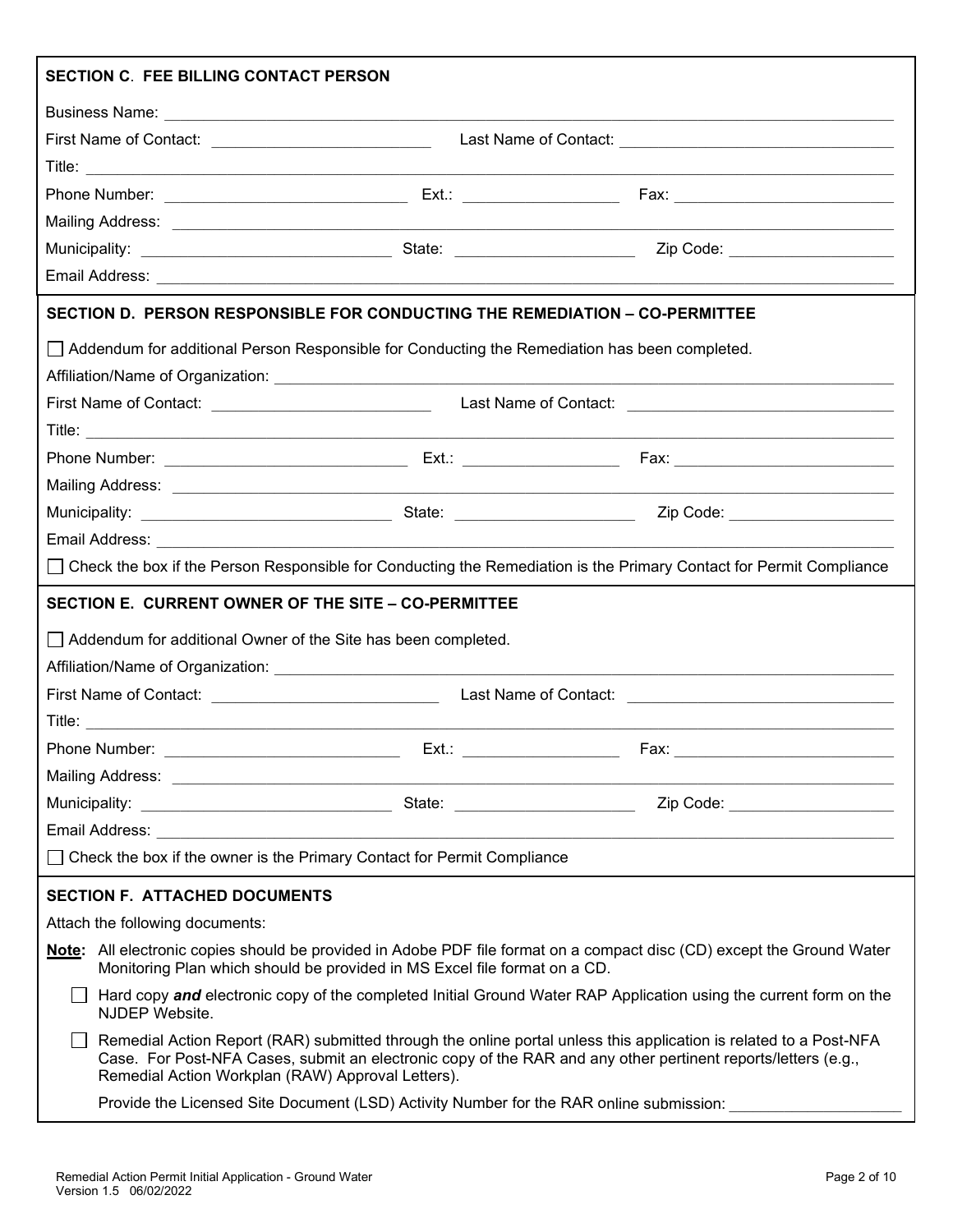|    | Electronic copy of a map or the location in the RAR (Section #s/Figure #s) of the map(s) showing area of<br>concern/source and showing and/or explaining horizontal and vertical delineation of the ground water contamination. |                      |
|----|---------------------------------------------------------------------------------------------------------------------------------------------------------------------------------------------------------------------------------|----------------------|
|    | Location in the RAR (Section #s/Figure #s): Location and the RAR (Section 4s/Figure #s):                                                                                                                                        |                      |
|    | Electronic copy of ground water contour maps for at least the last four ground water sampling events or the location<br>in the RAR with these maps.                                                                             |                      |
|    | Location in the RAR (Figure #s): Note that the set of the set of the set of the set of the set of the set of the set of the set of the set of the set of the set of the set of the set of the set of the set of the set of the  |                      |
|    | Electronic copy of a table summarizing the monitoring well construction details (below ground surface (bgs)) for all<br>the monitoring wells at the site or the location in the RAR with this table.                            |                      |
|    | Location in the RAR (Table #):                                                                                                                                                                                                  |                      |
|    | Electronic copy of the Classification Exception Area/Well Restriction Area (CEA/WRA) Fact Sheet Form.                                                                                                                           |                      |
|    | Electronic copy of the Ground Water Monitoring Plan (in MS Excel file format).                                                                                                                                                  |                      |
|    | Electronic copy of the NFA Letter (Post-NFA Cases only), if applicable.                                                                                                                                                         |                      |
|    | Electronic copy of the Vapor Intrusion Long-Term Monitoring Plan, if applicable.                                                                                                                                                |                      |
|    | Electronic copy of the Operation, Maintenance, and Monitoring (OMM) Plan for the vapor intrusion engineering<br>control(s)/mitigation system(s) that are currently in place, if applicable.                                     |                      |
|    | Electronic copy of the OMM Plan for the Point of Entry Treatment (POET) water system(s) that are currently in place,<br>if applicable.                                                                                          |                      |
|    | Electronic copy of the completed Remediation Cost Review and RFS/FA Form with a detailed cost estimate, if<br>applicable, including:                                                                                            |                      |
|    | Only Check One:                                                                                                                                                                                                                 |                      |
|    | <b>Original</b> Financial Assurance mechanism (hard copy), including any Amendments, is attached.                                                                                                                               |                      |
|    | Date the original Financial Assurance mechanism was submitted to the NJDEP:                                                                                                                                                     |                      |
|    | An electronic copy of the Remediation Funding Source (RFS) mechanism, is included if using an existing RFS<br>mechanism as the Financial Assurance, and an amendment to conform to the Financial Assurance format.              |                      |
|    | Electronic copy of the homeowner or condominium association's annual budget that includes funds for the operation,<br>maintenance, and monitoring of the engineering control(s) at the site, if applicable.                     |                      |
|    | SECTION G. MONITORING, MAINTENANCE AND EVALUATION INFORMATION                                                                                                                                                                   |                      |
|    | 1. Has the ground water contamination been horizontally delineated in all directions at the site?  I Yes                                                                                                                        | $\Box$ No            |
|    | If "No", provide the location in the RAR (Section #)                                                                                                                                                                            |                      |
| 2. |                                                                                                                                                                                                                                 | No<br>$\blacksquare$ |
|    | If "No", provide the location in the RAR (Section #)                                                                                                                                                                            |                      |
| 3. | Type of Ground Water Remediation                                                                                                                                                                                                |                      |
|    | a. Monitored Natural Attenuation (MNA)                                                                                                                                                                                          |                      |
|    | I)                                                                                                                                                                                                                              | $\Box$ No            |
|    | If "Yes", provide the location in the RAR (Section #)                                                                                                                                                                           |                      |
|    | If "No", provide the location in the RAR (Section #) that justifies the                                                                                                                                                         |                      |
|    | Is the <b>behavior</b> of the ground water contaminant plume considered to be<br>ii)                                                                                                                                            | $\Box$ No            |
|    | If "Yes", check off only one of the following: □ Shrinking<br>$\Box$ Stable<br>and provide the location in the RAR (Section #)                                                                                                  |                      |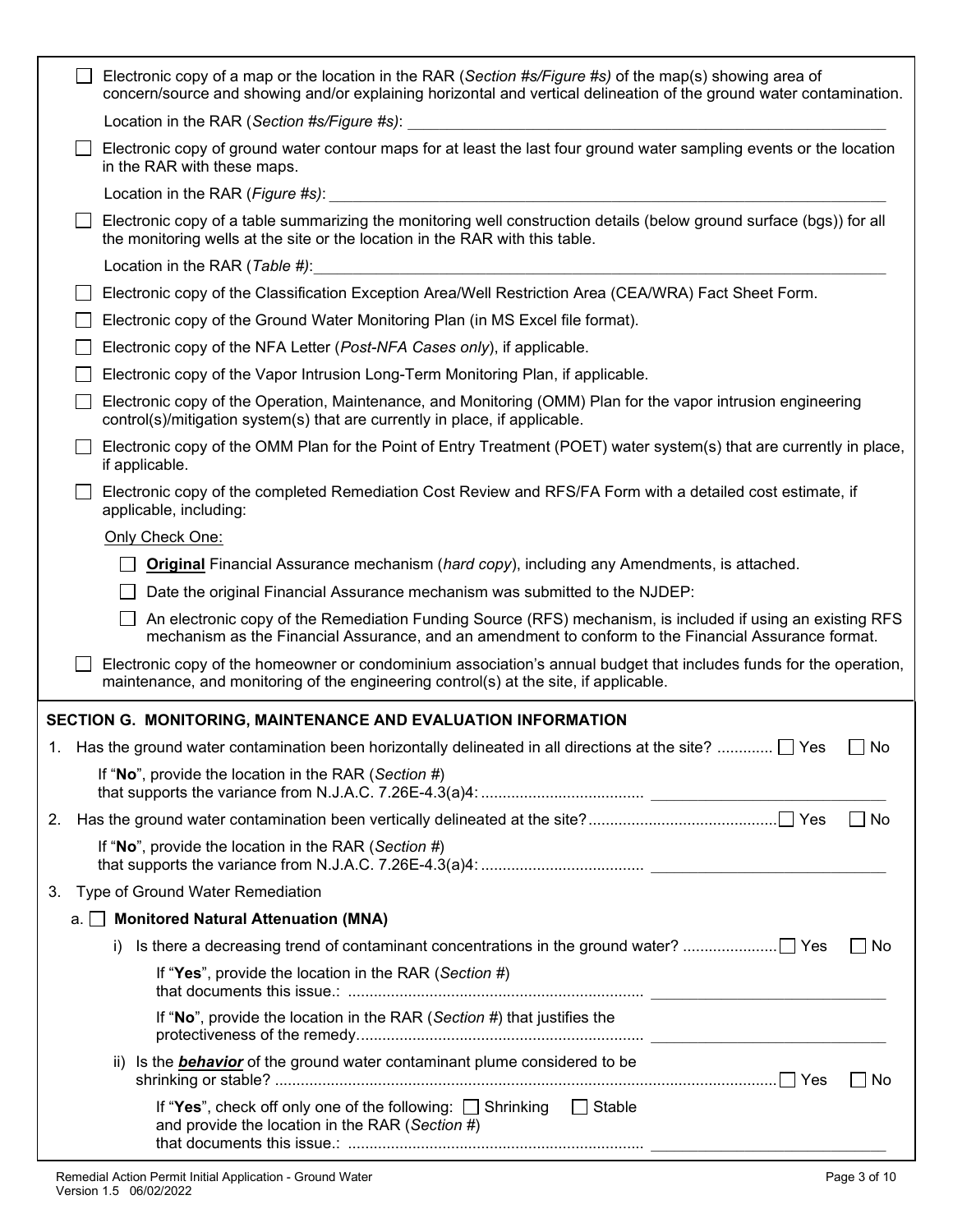| If "No", provide the location in the RAR (Section #)                                                                                                                                                                    |                   |
|-------------------------------------------------------------------------------------------------------------------------------------------------------------------------------------------------------------------------|-------------------|
|                                                                                                                                                                                                                         | No                |
| If "Yes", provide the location in the RAR (Section #)                                                                                                                                                                   |                   |
|                                                                                                                                                                                                                         | No                |
| If "Yes", provide the location in the RAR (Section #)                                                                                                                                                                   |                   |
|                                                                                                                                                                                                                         | No                |
| If "Yes", provide the location in the RAR (Section #) that justifies the<br>protectiveness of the remedy since the sentinel well(s) should be below<br>the Ground Water Quality Standards (GWQS) or if you are using an |                   |
| vi) Has all soil contamination in the unsaturated zone been remediated<br>to the applicable numeric Soil Remediation Standard for all area(s)<br>$\Box$ No                                                              | _  N/A            |
| If "No", provide the location in the RAR (Section #)                                                                                                                                                                    |                   |
| vii) Has all free and/or residual product in the unsaturated and saturated<br>zones, as determined pursuant to N.J.A.C. 7:26E-5.1(e), been treated<br>$\Box$ No                                                         | N/A               |
| If "No", provide the location in the RAR (Section #)                                                                                                                                                                    |                   |
| <b>Active Remediation</b><br>b.                                                                                                                                                                                         |                   |
| Provide the type of remediation: _<br><u> 1980 - Jan Stein Stein Stein Stein Stein Stein Stein Stein Stein Stein Stein Stein Stein Stein Stein Stein S</u>                                                              |                   |
| i)                                                                                                                                                                                                                      | No                |
| If "Yes", provide the location in the RAR (Section #)                                                                                                                                                                   |                   |
|                                                                                                                                                                                                                         | No                |
| Provide the location in the RAR (Section #)                                                                                                                                                                             |                   |
| ii)                                                                                                                                                                                                                     | No                |
| If "Yes", provide the location in the RAR (Section #) that justifies<br>the protectiveness of the remedy since the sentinel well(s) should<br>be below the GWQS or if you are using an alternate method that            |                   |
|                                                                                                                                                                                                                         | No                |
| If "No", provide the location in the RAR (Section #)                                                                                                                                                                    |                   |
| (years)                                                                                                                                                                                                                 |                   |
|                                                                                                                                                                                                                         | $\Box$ No         |
| If "Yes", provide the location in the RAR (Section #)                                                                                                                                                                   |                   |
| 5. Has any ground water contamination migrated onto the site/property from an                                                                                                                                           | $\blacksquare$ No |
| If "Yes", provide the communication center number<br>that was received when called into the Hotline and the location in the                                                                                             |                   |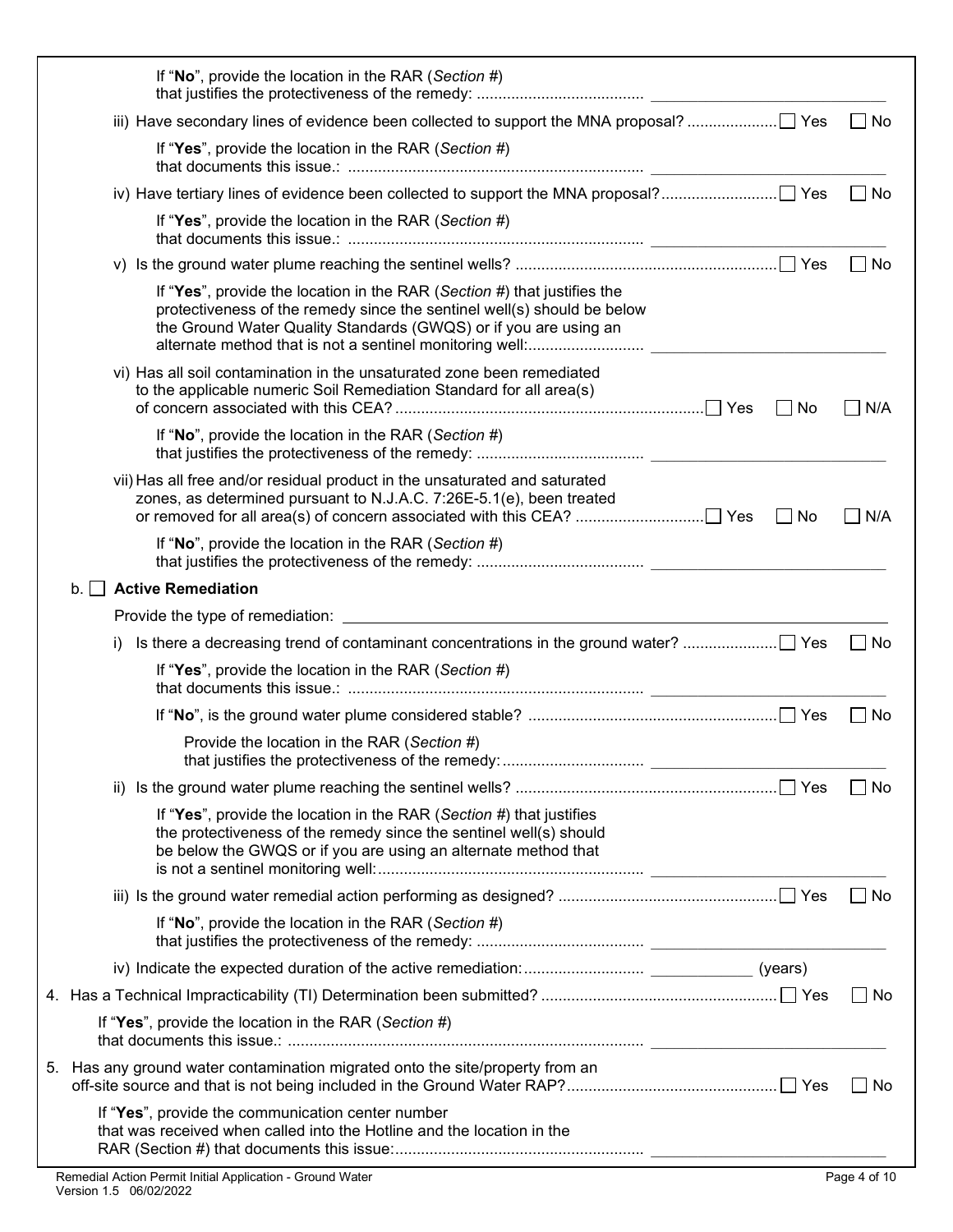| 6. Is any ground water contamination being attributed to natural background                                                                                                                                                                                                                                                                                                                                                                                                                                                                                                                                                                                                                                                                                                                                                                                                                                                                                                                                                                                                                                                                                                                               | __  No    |
|-----------------------------------------------------------------------------------------------------------------------------------------------------------------------------------------------------------------------------------------------------------------------------------------------------------------------------------------------------------------------------------------------------------------------------------------------------------------------------------------------------------------------------------------------------------------------------------------------------------------------------------------------------------------------------------------------------------------------------------------------------------------------------------------------------------------------------------------------------------------------------------------------------------------------------------------------------------------------------------------------------------------------------------------------------------------------------------------------------------------------------------------------------------------------------------------------------------|-----------|
| If "Yes", provide the location in the RAR (Section #)                                                                                                                                                                                                                                                                                                                                                                                                                                                                                                                                                                                                                                                                                                                                                                                                                                                                                                                                                                                                                                                                                                                                                     |           |
| 7. Check the Monitoring Schedule you plan to apply:<br>$\Box$ Monthly<br>Annual<br>Quarterly<br><b>Biennial</b><br>Semi Annual<br>Other:                                                                                                                                                                                                                                                                                                                                                                                                                                                                                                                                                                                                                                                                                                                                                                                                                                                                                                                                                                                                                                                                  |           |
| <b>SECTION H. FINANCIAL ASSURANCE</b>                                                                                                                                                                                                                                                                                                                                                                                                                                                                                                                                                                                                                                                                                                                                                                                                                                                                                                                                                                                                                                                                                                                                                                     |           |
|                                                                                                                                                                                                                                                                                                                                                                                                                                                                                                                                                                                                                                                                                                                                                                                                                                                                                                                                                                                                                                                                                                                                                                                                           | _l No     |
| If "No", proceed to the next section.                                                                                                                                                                                                                                                                                                                                                                                                                                                                                                                                                                                                                                                                                                                                                                                                                                                                                                                                                                                                                                                                                                                                                                     |           |
| 2. Are any of the permittees exempt from establishing Financial Assurance<br>If "Yes", check the exemption(s) that applies.                                                                                                                                                                                                                                                                                                                                                                                                                                                                                                                                                                                                                                                                                                                                                                                                                                                                                                                                                                                                                                                                               | No        |
| Person Responsible<br>Current<br>for Conducting the<br>Owner of<br>Remediation-<br>the $Site -$<br>Co-Permittee<br>Co-Permittee<br>Government entity (e.g., departments, agencies, and public universities)<br>A person not liable pursuant to the Spill Act that<br>purchased contaminated property before May 7, 2009<br>A person that conducted remediation at their primary<br>or secondary residence<br>Owner or operator of a child care center<br>Public school, private school, or charter school<br>Owner or operator of a small business responsible for<br>conducting remediation at the location of the site<br>If all of the permittees are exempt, proceed to the next section.<br>3. Is the current owner of the site either a homeowner association or a condominium association<br>If "Yes", and the association is identified in Section E of this RAP Application, an electronic<br>copy of the association's annual budget that includes funds for the operation, maintenance, and<br>monitoring of the engineering control(s) at the site should be attached as indicated in Section F above.<br>4. Identify the estimated cost of the operation, maintenance, and monitoring of the | No        |
|                                                                                                                                                                                                                                                                                                                                                                                                                                                                                                                                                                                                                                                                                                                                                                                                                                                                                                                                                                                                                                                                                                                                                                                                           | $\Box$ No |
|                                                                                                                                                                                                                                                                                                                                                                                                                                                                                                                                                                                                                                                                                                                                                                                                                                                                                                                                                                                                                                                                                                                                                                                                           | No        |
| The amount of funds needed to operate, maintain, and monitor the engineering<br>а.<br>control(s) at the site for the duration of the CEA or for 30 years (minimum of \$30,000<br>for a 30-year time frame) if the duration of the CEA is indeterminant;                                                                                                                                                                                                                                                                                                                                                                                                                                                                                                                                                                                                                                                                                                                                                                                                                                                                                                                                                   |           |
| b. The amount of funds in the RFS equals the amount of funds required to be<br>posted for RFS and Financial Assurance; and                                                                                                                                                                                                                                                                                                                                                                                                                                                                                                                                                                                                                                                                                                                                                                                                                                                                                                                                                                                                                                                                                |           |
| The RFS is not in the form of a self-guarantee.<br>C.                                                                                                                                                                                                                                                                                                                                                                                                                                                                                                                                                                                                                                                                                                                                                                                                                                                                                                                                                                                                                                                                                                                                                     |           |
|                                                                                                                                                                                                                                                                                                                                                                                                                                                                                                                                                                                                                                                                                                                                                                                                                                                                                                                                                                                                                                                                                                                                                                                                           |           |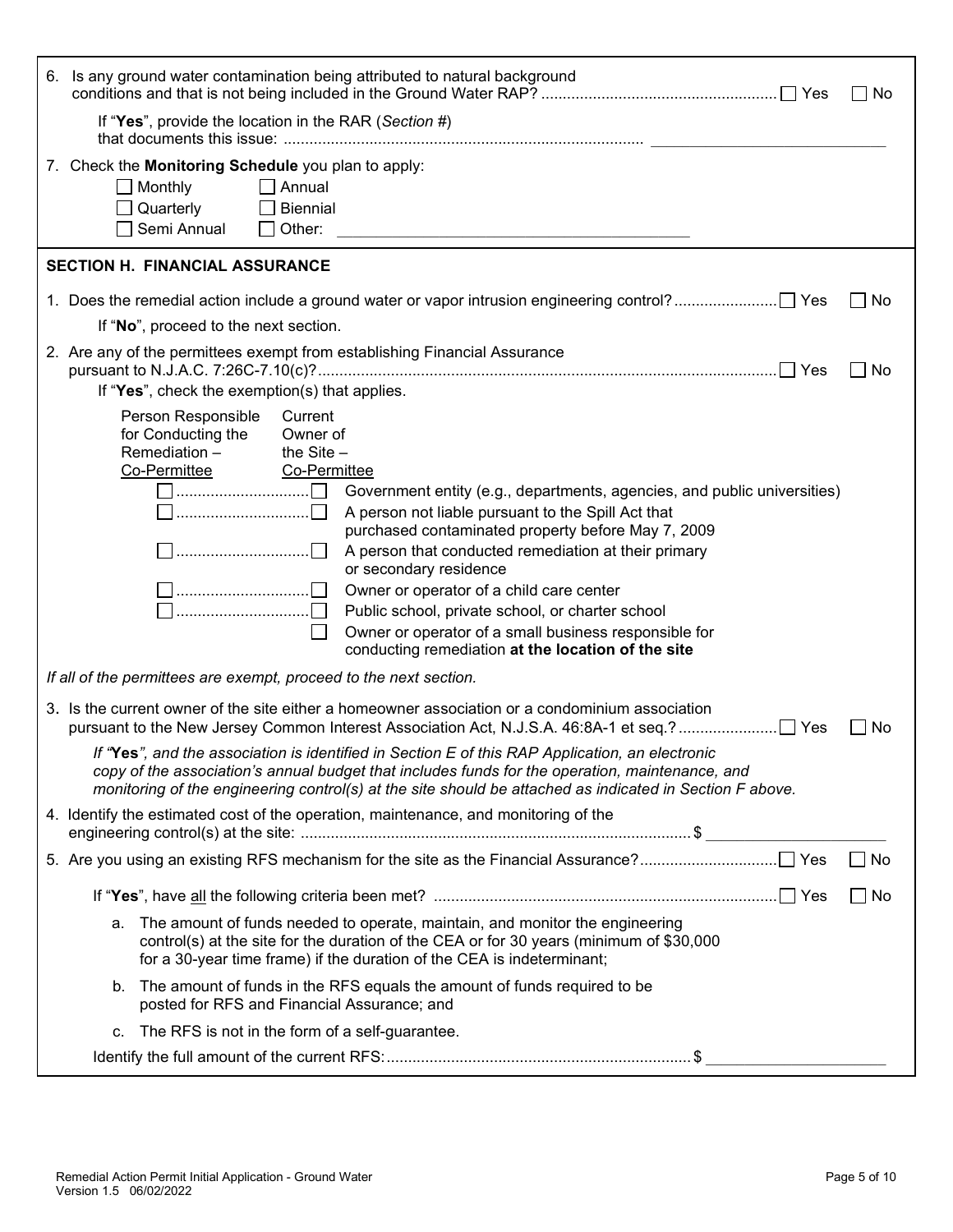| As indicated in Section F above, an electronic copy of the completed Remediation Cost Review and RFS/FA Form<br>with a detailed cost estimate should be attached. Also, please be sure to provide one of the following as indicated in<br>Section F above: the <b>original</b> Financial Assurance mechanism (attach hard copy), including any Amendments, to the<br>Ground Water RAP Application; the date the original Financial Assurance mechanism was submitted to the NJDEP; or<br>an electronic copy of the existing RFS mechanism that is being used as the Financial Assurance and the amendment<br>to conform to the Financial Assurance format. |                                                                                                     |                            |  |  |
|------------------------------------------------------------------------------------------------------------------------------------------------------------------------------------------------------------------------------------------------------------------------------------------------------------------------------------------------------------------------------------------------------------------------------------------------------------------------------------------------------------------------------------------------------------------------------------------------------------------------------------------------------------|-----------------------------------------------------------------------------------------------------|----------------------------|--|--|
|                                                                                                                                                                                                                                                                                                                                                                                                                                                                                                                                                                                                                                                            | 7. What is the Financial Assurance Mechanism? (check all that apply)                                |                            |  |  |
| $\Box$ Remediation Trust Fund                                                                                                                                                                                                                                                                                                                                                                                                                                                                                                                                                                                                                              | □ Line of Credit<br>□ Environmental Insurance Policy □ Letter of Credit                             | □ Surety Bond              |  |  |
|                                                                                                                                                                                                                                                                                                                                                                                                                                                                                                                                                                                                                                                            | 8. Contact information at the financial institution for the Financial Assurance:                    |                            |  |  |
|                                                                                                                                                                                                                                                                                                                                                                                                                                                                                                                                                                                                                                                            |                                                                                                     |                            |  |  |
|                                                                                                                                                                                                                                                                                                                                                                                                                                                                                                                                                                                                                                                            |                                                                                                     |                            |  |  |
|                                                                                                                                                                                                                                                                                                                                                                                                                                                                                                                                                                                                                                                            |                                                                                                     |                            |  |  |
|                                                                                                                                                                                                                                                                                                                                                                                                                                                                                                                                                                                                                                                            |                                                                                                     |                            |  |  |
|                                                                                                                                                                                                                                                                                                                                                                                                                                                                                                                                                                                                                                                            |                                                                                                     |                            |  |  |
|                                                                                                                                                                                                                                                                                                                                                                                                                                                                                                                                                                                                                                                            |                                                                                                     |                            |  |  |
|                                                                                                                                                                                                                                                                                                                                                                                                                                                                                                                                                                                                                                                            |                                                                                                     |                            |  |  |
|                                                                                                                                                                                                                                                                                                                                                                                                                                                                                                                                                                                                                                                            |                                                                                                     |                            |  |  |
| <b>SECTION I. LAND USE (for overlying CEA)</b>                                                                                                                                                                                                                                                                                                                                                                                                                                                                                                                                                                                                             |                                                                                                     |                            |  |  |
| 1. Current Site Land Use (check all that apply)                                                                                                                                                                                                                                                                                                                                                                                                                                                                                                                                                                                                            |                                                                                                     |                            |  |  |
| Industrial                                                                                                                                                                                                                                                                                                                                                                                                                                                                                                                                                                                                                                                 | Park or Recreational Use                                                                            | $\Box$ Child Care Facility |  |  |
| Residential                                                                                                                                                                                                                                                                                                                                                                                                                                                                                                                                                                                                                                                | $\Box$ Agricultural                                                                                 | $\Box$ Hospital            |  |  |
| Commercial                                                                                                                                                                                                                                                                                                                                                                                                                                                                                                                                                                                                                                                 | $\Box$ Road/Right of Way<br>School<br>$\mathbb{R}^n$                                                | Vacant<br>Other            |  |  |
| <b>Governmental Facility</b>                                                                                                                                                                                                                                                                                                                                                                                                                                                                                                                                                                                                                               |                                                                                                     |                            |  |  |
|                                                                                                                                                                                                                                                                                                                                                                                                                                                                                                                                                                                                                                                            | 2. Off-site Land Use (check all that apply for Blocks/Lots included in the areal extent of the CEA) |                            |  |  |
| Industrial                                                                                                                                                                                                                                                                                                                                                                                                                                                                                                                                                                                                                                                 | □ Park or Recreational Use                                                                          | □ Child Care Facility      |  |  |
| Residential                                                                                                                                                                                                                                                                                                                                                                                                                                                                                                                                                                                                                                                | $\Box$ Agricultural                                                                                 | $\Box$ Hospital            |  |  |
| $\Box$ Commercial                                                                                                                                                                                                                                                                                                                                                                                                                                                                                                                                                                                                                                          | □ Road/Right of Way<br>School                                                                       | $\Box$ Vacant<br>Other     |  |  |
| <b>Governmental Facility</b>                                                                                                                                                                                                                                                                                                                                                                                                                                                                                                                                                                                                                               |                                                                                                     |                            |  |  |
| SECTION J. AFFECTED RECEPTOR SUMMARY                                                                                                                                                                                                                                                                                                                                                                                                                                                                                                                                                                                                                       |                                                                                                     |                            |  |  |
|                                                                                                                                                                                                                                                                                                                                                                                                                                                                                                                                                                                                                                                            |                                                                                                     | No<br>$\blacksquare$       |  |  |
| If "Yes", provide the location in the RAR (Section # and Figure #)                                                                                                                                                                                                                                                                                                                                                                                                                                                                                                                                                                                         |                                                                                                     |                            |  |  |
|                                                                                                                                                                                                                                                                                                                                                                                                                                                                                                                                                                                                                                                            | 2. Is there soil gas contamination above the Soil Gas Screening Levels                              | No                         |  |  |
| If "Yes", provide the location in the RAR (Section # and Figure #)                                                                                                                                                                                                                                                                                                                                                                                                                                                                                                                                                                                         |                                                                                                     |                            |  |  |
| Long-Term Monitoring Plan should be attached.                                                                                                                                                                                                                                                                                                                                                                                                                                                                                                                                                                                                              | As indicated in Section F above, an electronic copy of the Vapor Intrusion                          |                            |  |  |
|                                                                                                                                                                                                                                                                                                                                                                                                                                                                                                                                                                                                                                                            |                                                                                                     |                            |  |  |
|                                                                                                                                                                                                                                                                                                                                                                                                                                                                                                                                                                                                                                                            |                                                                                                     |                            |  |  |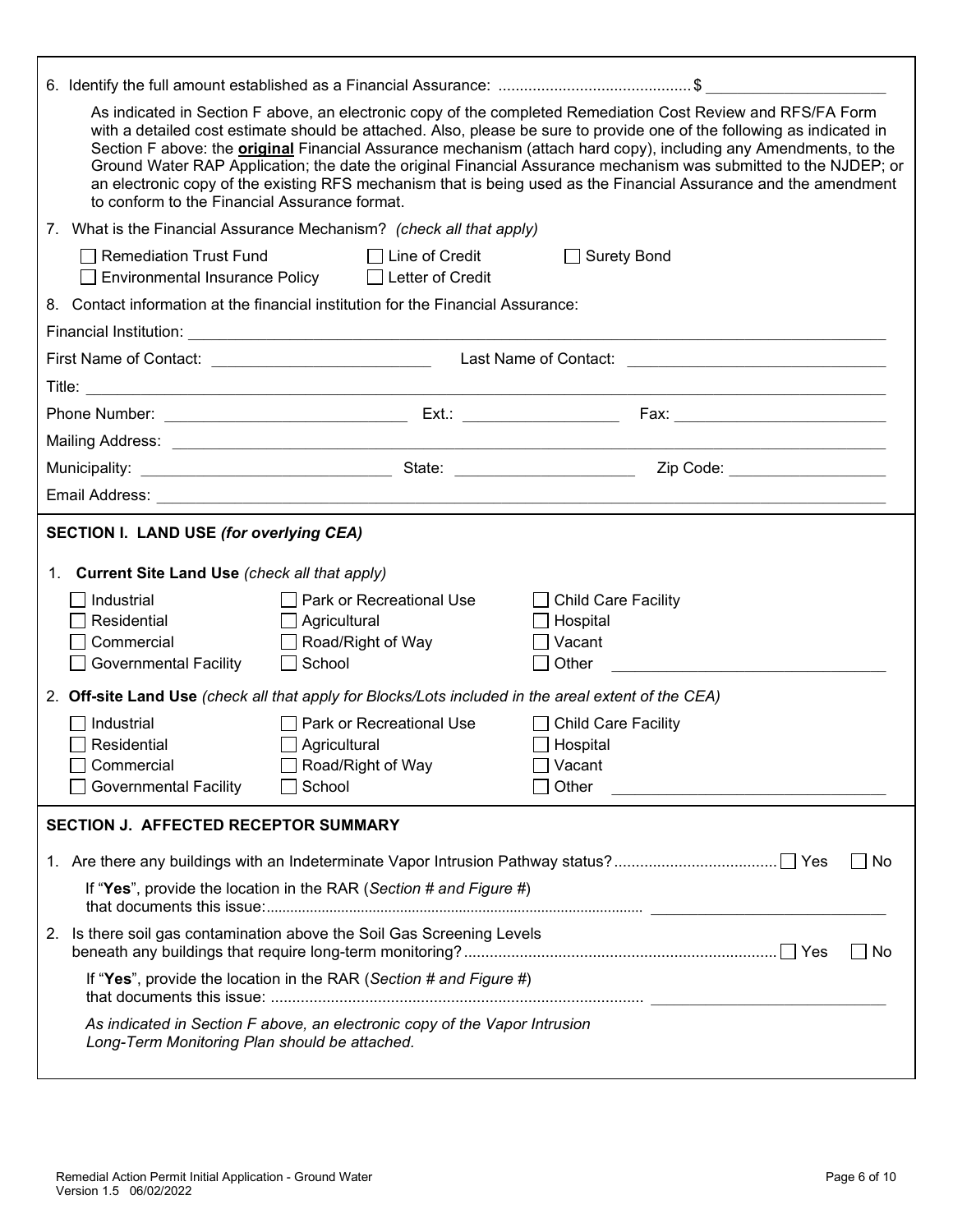| 3. Are any vapor intrusion engineering controls/mitigation systems currently installed                                                                                                                                                                                                                                                                                                                                           | l INo     |
|----------------------------------------------------------------------------------------------------------------------------------------------------------------------------------------------------------------------------------------------------------------------------------------------------------------------------------------------------------------------------------------------------------------------------------|-----------|
| If "Yes", indicate the type of engineering control that was implemented: (check all that apply)                                                                                                                                                                                                                                                                                                                                  |           |
| Subsurface Depressurization System                                                                                                                                                                                                                                                                                                                                                                                               |           |
| Subsurface Ventilation System                                                                                                                                                                                                                                                                                                                                                                                                    |           |
| Soil Vapor Extraction System                                                                                                                                                                                                                                                                                                                                                                                                     |           |
| HVAC Positive Pressure                                                                                                                                                                                                                                                                                                                                                                                                           |           |
|                                                                                                                                                                                                                                                                                                                                                                                                                                  |           |
| As indicated in Section F above, an electronic copy of the OMM Plan for the vapor intrusion<br>engineering control(s)/mitigation system(s) should be attached. The OMM Plan should clearly<br>identify the building(s) and/or structure(s) and vapor intrusion engineering control(s)/mitigation<br>system(s) that are in place (e.g., active or passive), including the address and block and lot of<br>each impacted property. |           |
| 4. Are any Point of Entry Treatment (POET) water systems currently                                                                                                                                                                                                                                                                                                                                                               | $\Box$ No |
| If "Yes", an electronic copy of the OMM Plan for the POET water system(s) should be attached<br>as indicated in Section F above. The OMM Plan should provide the address and lot and<br>block of each property with a POET water system in place. The sampling of the POET<br>water system(s) should be included in the Ground Water Monitoring Plan for the site.                                                               |           |
| 5. Are any potable wells that do not have a POET water system currently being                                                                                                                                                                                                                                                                                                                                                    | l INo     |
| If "Yes", include these potable wells in the Ground Water Monitoring Plan for the site.                                                                                                                                                                                                                                                                                                                                          |           |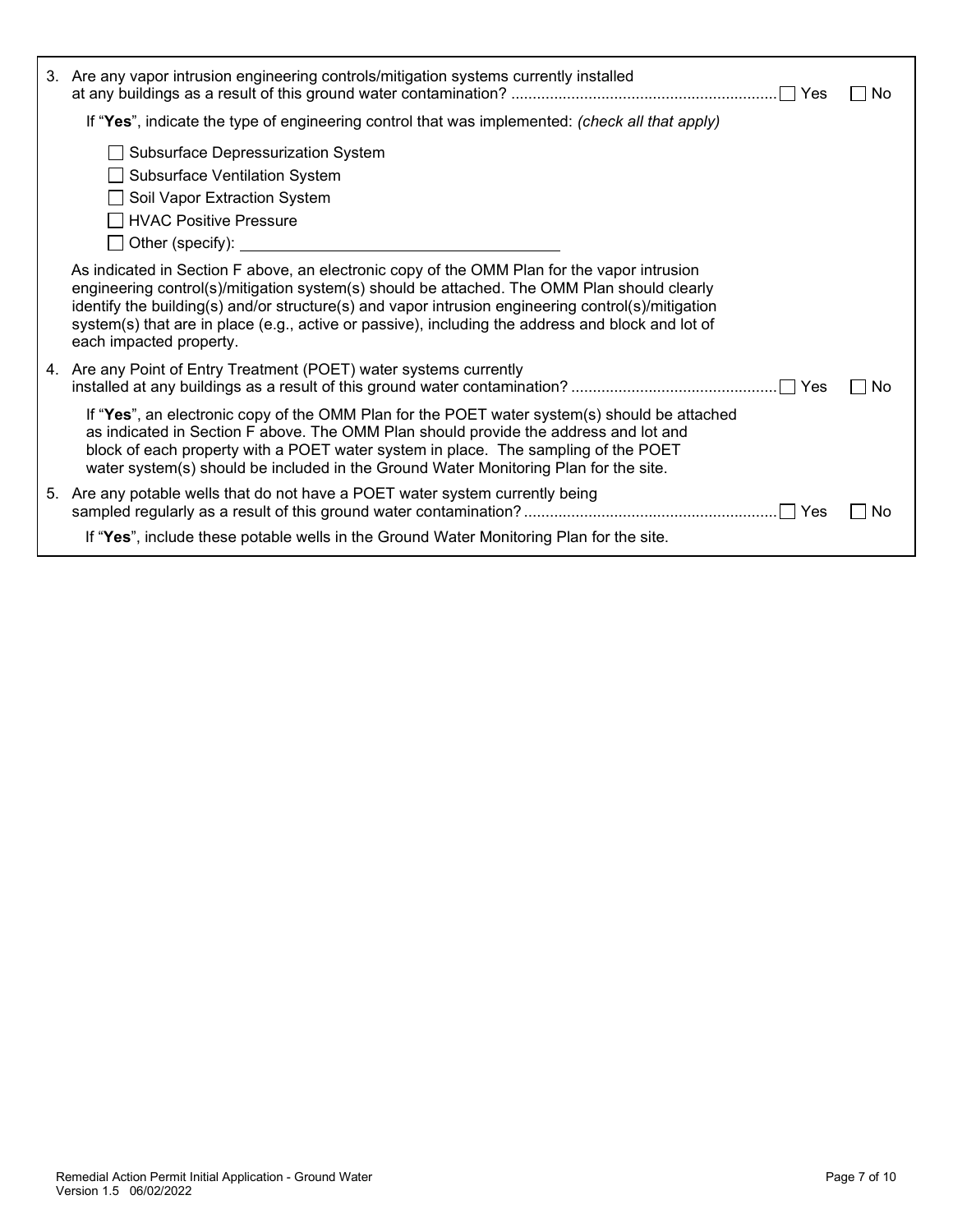#### **SECTION K. OTHER INFORMATION PROVIDED**

List any other pertinent information to support the Initial Ground Water RAP Application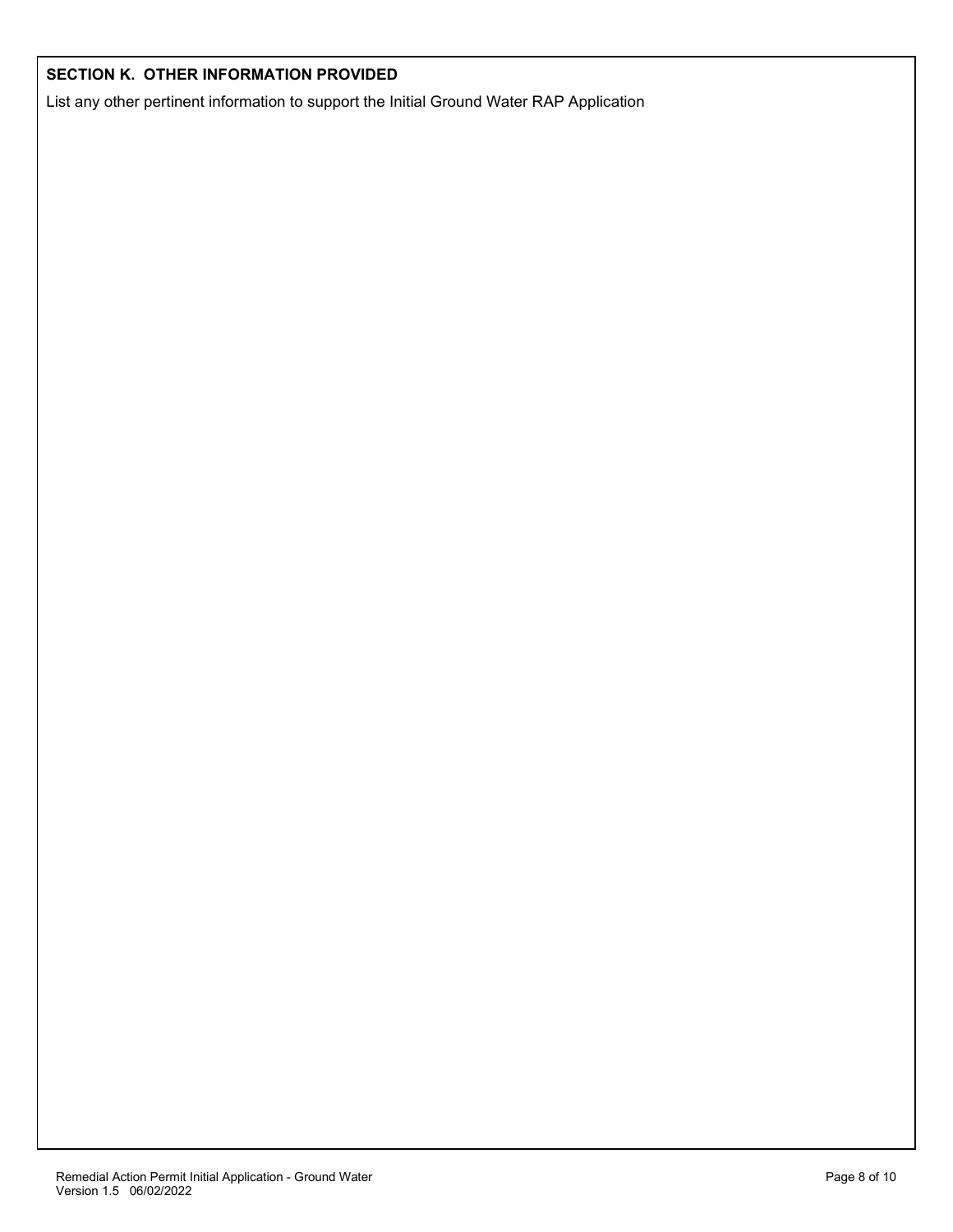|                                                                                                                                                                                                                                                                                                                                                                         |                                                        | SECTION L. PERSON RESPONSIBLE FOR CONDUCTING THE REMEDIATION INFORMATION AND CERTIFICATION                                                                                                                                                                                                                                                                                                         |
|-------------------------------------------------------------------------------------------------------------------------------------------------------------------------------------------------------------------------------------------------------------------------------------------------------------------------------------------------------------------------|--------------------------------------------------------|----------------------------------------------------------------------------------------------------------------------------------------------------------------------------------------------------------------------------------------------------------------------------------------------------------------------------------------------------------------------------------------------------|
| Full Legal Name of the Person Responsible for Conducting the Remediation:                                                                                                                                                                                                                                                                                               |                                                        |                                                                                                                                                                                                                                                                                                                                                                                                    |
|                                                                                                                                                                                                                                                                                                                                                                         |                                                        |                                                                                                                                                                                                                                                                                                                                                                                                    |
|                                                                                                                                                                                                                                                                                                                                                                         |                                                        |                                                                                                                                                                                                                                                                                                                                                                                                    |
|                                                                                                                                                                                                                                                                                                                                                                         |                                                        |                                                                                                                                                                                                                                                                                                                                                                                                    |
|                                                                                                                                                                                                                                                                                                                                                                         |                                                        |                                                                                                                                                                                                                                                                                                                                                                                                    |
|                                                                                                                                                                                                                                                                                                                                                                         |                                                        |                                                                                                                                                                                                                                                                                                                                                                                                    |
|                                                                                                                                                                                                                                                                                                                                                                         |                                                        | Zip Code: 2000                                                                                                                                                                                                                                                                                                                                                                                     |
| Email Address: William Communication Communication Communication Communication Communication Communication Com                                                                                                                                                                                                                                                          |                                                        |                                                                                                                                                                                                                                                                                                                                                                                                    |
|                                                                                                                                                                                                                                                                                                                                                                         |                                                        | This certification shall be signed by the person responsible for conducting the remediation who is submitting this notification<br>in accordance with Administrative Requirements for the Remediation of Contaminated Sites rule at N.J.A.C. 7:26C-1.5(a).                                                                                                                                         |
| all attached documents, and that based on my inquiry of those individuals immediately responsible for obtaining the<br>that there are significant civil penalties for knowingly submitting false, inaccurate or incomplete information and that I am<br>that if I knowingly direct or authorize the violation of any statute, I am personally liable for the penalties. |                                                        | I certify under penalty of law that I have personally examined and am familiar with the information submitted herein, including<br>information, to the best of my knowledge, I believe that the submitted information is true, accurate and complete. I am aware<br>committing a crime of the fourth degree if I make a written false statement which I do not believe to be true. I am also aware |
|                                                                                                                                                                                                                                                                                                                                                                         |                                                        |                                                                                                                                                                                                                                                                                                                                                                                                    |
|                                                                                                                                                                                                                                                                                                                                                                         |                                                        |                                                                                                                                                                                                                                                                                                                                                                                                    |
| SECTION M. CURRENT OWNER OF THE SITE INFORMATION AND CERTIFICATION                                                                                                                                                                                                                                                                                                      |                                                        |                                                                                                                                                                                                                                                                                                                                                                                                    |
| Full Legal Name of the Person Responsible who owns the site:                                                                                                                                                                                                                                                                                                            |                                                        |                                                                                                                                                                                                                                                                                                                                                                                                    |
|                                                                                                                                                                                                                                                                                                                                                                         |                                                        |                                                                                                                                                                                                                                                                                                                                                                                                    |
|                                                                                                                                                                                                                                                                                                                                                                         |                                                        |                                                                                                                                                                                                                                                                                                                                                                                                    |
|                                                                                                                                                                                                                                                                                                                                                                         |                                                        |                                                                                                                                                                                                                                                                                                                                                                                                    |
|                                                                                                                                                                                                                                                                                                                                                                         | $Ext.$ :                                               |                                                                                                                                                                                                                                                                                                                                                                                                    |
|                                                                                                                                                                                                                                                                                                                                                                         |                                                        |                                                                                                                                                                                                                                                                                                                                                                                                    |
|                                                                                                                                                                                                                                                                                                                                                                         |                                                        |                                                                                                                                                                                                                                                                                                                                                                                                    |
| Email Address:                                                                                                                                                                                                                                                                                                                                                          |                                                        |                                                                                                                                                                                                                                                                                                                                                                                                    |
| This certification shall be signed by the person who owns the site and is submitting this notification in accordance with<br>Administrative Requirements for the Remediation of Contaminated Sites rule at N.J.A.C. 7:26C-1.5(a).                                                                                                                                       |                                                        |                                                                                                                                                                                                                                                                                                                                                                                                    |
| all attached documents, and that based on my inquiry of those individuals immediately responsible for obtaining the<br>that there are significant civil penalties for knowingly submitting false, inaccurate or incomplete information and that I am<br>that if I knowingly direct or authorize the violation of any statute, I am personally liable for the penalties. |                                                        | I certify under penalty of law that I have personally examined and am familiar with the information submitted herein, including<br>information, to the best of my knowledge, I believe that the submitted information is true, accurate and complete. I am aware<br>committing a crime of the fourth degree if I make a written false statement which I do not believe to be true. I am also aware |
| Signature:                                                                                                                                                                                                                                                                                                                                                              | <u> 1989 - Jan Barnett, fransk politiker (d. 1989)</u> |                                                                                                                                                                                                                                                                                                                                                                                                    |
|                                                                                                                                                                                                                                                                                                                                                                         |                                                        |                                                                                                                                                                                                                                                                                                                                                                                                    |
| Completed forms should be sent to:                                                                                                                                                                                                                                                                                                                                      |                                                        |                                                                                                                                                                                                                                                                                                                                                                                                    |
| Bureau of Case Assignment & Initial Notice<br>Site Remediation Program<br>NJ Department of Environmental Protection<br>401-05H<br><b>PO Box 420</b><br>Trenton, NJ 08625-0420                                                                                                                                                                                           |                                                        |                                                                                                                                                                                                                                                                                                                                                                                                    |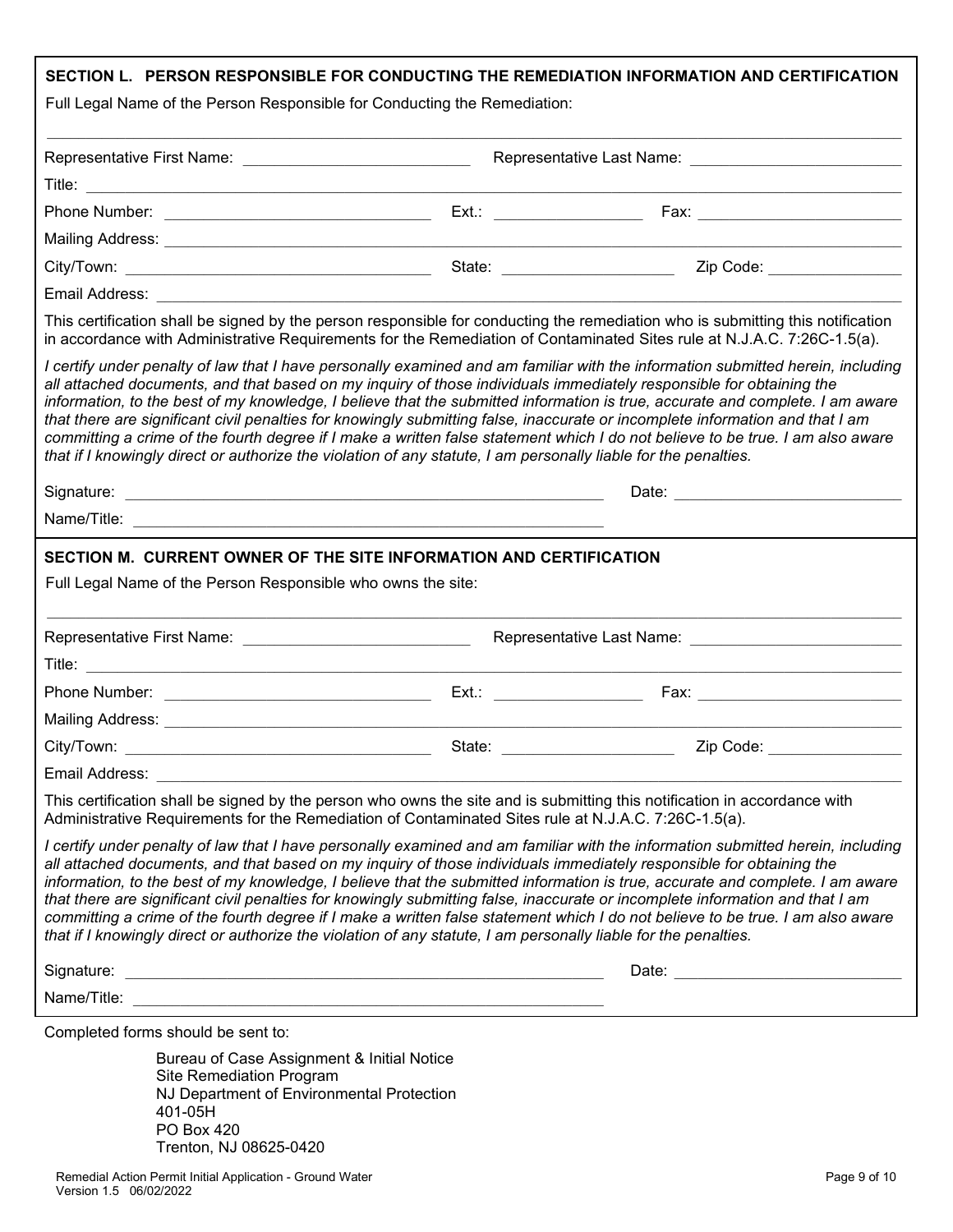| SECTION N. LICENSED SITE REMEDIATION PROFESSIONAL INFORMATION AND STATEMENT                                          |                                                                                                                                       |                                                                                                                                                                                                                                                                                                                                                                                                                                                                                                                                                                                                                                                                                                                                                                                                                                                                                                                                                                                                                                                                                                                                |
|----------------------------------------------------------------------------------------------------------------------|---------------------------------------------------------------------------------------------------------------------------------------|--------------------------------------------------------------------------------------------------------------------------------------------------------------------------------------------------------------------------------------------------------------------------------------------------------------------------------------------------------------------------------------------------------------------------------------------------------------------------------------------------------------------------------------------------------------------------------------------------------------------------------------------------------------------------------------------------------------------------------------------------------------------------------------------------------------------------------------------------------------------------------------------------------------------------------------------------------------------------------------------------------------------------------------------------------------------------------------------------------------------------------|
| LSRP ID Number: ____________________________                                                                         |                                                                                                                                       |                                                                                                                                                                                                                                                                                                                                                                                                                                                                                                                                                                                                                                                                                                                                                                                                                                                                                                                                                                                                                                                                                                                                |
|                                                                                                                      |                                                                                                                                       |                                                                                                                                                                                                                                                                                                                                                                                                                                                                                                                                                                                                                                                                                                                                                                                                                                                                                                                                                                                                                                                                                                                                |
|                                                                                                                      |                                                                                                                                       |                                                                                                                                                                                                                                                                                                                                                                                                                                                                                                                                                                                                                                                                                                                                                                                                                                                                                                                                                                                                                                                                                                                                |
|                                                                                                                      |                                                                                                                                       |                                                                                                                                                                                                                                                                                                                                                                                                                                                                                                                                                                                                                                                                                                                                                                                                                                                                                                                                                                                                                                                                                                                                |
|                                                                                                                      |                                                                                                                                       |                                                                                                                                                                                                                                                                                                                                                                                                                                                                                                                                                                                                                                                                                                                                                                                                                                                                                                                                                                                                                                                                                                                                |
|                                                                                                                      |                                                                                                                                       |                                                                                                                                                                                                                                                                                                                                                                                                                                                                                                                                                                                                                                                                                                                                                                                                                                                                                                                                                                                                                                                                                                                                |
| N.J.S.A. 58:10B-1.3b(1) and (2).                                                                                     |                                                                                                                                       | This statement shall be signed by the LSRP who is submitting this notification in accordance with N.J.S.A. 58:10C-14, and                                                                                                                                                                                                                                                                                                                                                                                                                                                                                                                                                                                                                                                                                                                                                                                                                                                                                                                                                                                                      |
| reports related thereto.                                                                                             |                                                                                                                                       | (1) I certify, as a Licensed Site Remediation Professional authorized pursuant to N.J.S.A. 58:10C-1 et seq. to conduct<br>business in New Jersey, that for the remediation described in this submission, and all attachments included in this<br>submission, I personally: Managed, supervised, or performed the remediation conducted at this site that is described in<br>this submission, and all attachments included in this submission; and/or periodically reviewed and evaluated the work<br>performed by other persons that forms the basis for the information in this submission; and/or completed the work of<br>another site remediation professional, licensed or not, after having: (1) reviewed all available documentation on which I<br>relied; (2) conducted a site visit and observed the then-current conditions and verified the status of as much of the work<br>as was reasonably observable; and (3)concluded, in the exercise of my independent professional judgment, that there<br>was sufficient information upon which to complete any additional phase of remediation and prepare workplans and |
| $(2)$ I certify:<br>$\bullet$<br>$\bullet$<br>$\bullet$<br>in N.J.S.A. 58:10C-14.c:<br>$\bullet$<br>and<br>complete. | That I have read this submission and all attachments to this submission;<br>remediation professionals provided in N.J.S.A. 58:10C-16; | That in performing the professional services as the licensed site remediation professional for the entire site or each<br>area of concern, I adhered to the professional conduct standards and requirements governing licensed site<br>That the remediation conducted at the entire site or each area of concern, that is described in this submission and<br>all attachments to this submission, was conducted pursuant to and in compliance with the remediation requirements<br>That the remediation described in this submission, and all attachments to this submission, was conducted pursuant<br>to and in compliance with the regulations of the Site Remediation Professional Licensing Board at N.J.A.C. 7:26I;<br>That the information contained in this submission and all attachments to this submission is true, accurate, and<br>(3) I certify, when this submission includes a response action outcome, that the entire site or each area of concern has been<br>remediated in compliance with all applicable statutes, rules, and regulations and is protective of public health and safety                   |
| and the environment.<br>the Board or the Department have provided to me.                                             |                                                                                                                                       | (4) I certify that no other person is authorized or able to use any password, encryption method, or electronic signature that                                                                                                                                                                                                                                                                                                                                                                                                                                                                                                                                                                                                                                                                                                                                                                                                                                                                                                                                                                                                  |
| (5) I certify that I understand and acknowledge that:<br>$\bullet$                                                   | more than \$75,000 per day of violation, or by imprisonment, or both.                                                                 | If I knowingly make a false statement, representation, or certification in any document or information I submit to the<br>Department I may be subject to civil and administrative enforcement pursuant to N.J.S.A. 58:10C-17.a.1(a)through<br>(f) by the Board, including but not limited to license suspension, revocation, or denial of renewal; and<br>If I purposely, knowingly, or recklessly make a false statement, representation, or certification in any application,<br>form, record, document or other information submitted to the Department or required to be maintained pursuant to<br>the Site Remediation Reform Act, I shall be guilty, upon conviction, of a crime of the third degree and shall,<br>notwithstanding the provisions of subsection b. of N.J.S.2C:43-3, be subject to a fine of not less than \$5,000 nor                                                                                                                                                                                                                                                                                   |
| (6) I certify that I have read this certification prior to signing, certifying, and making this submission.          |                                                                                                                                       |                                                                                                                                                                                                                                                                                                                                                                                                                                                                                                                                                                                                                                                                                                                                                                                                                                                                                                                                                                                                                                                                                                                                |
|                                                                                                                      |                                                                                                                                       | Date: <u>________________________</u>                                                                                                                                                                                                                                                                                                                                                                                                                                                                                                                                                                                                                                                                                                                                                                                                                                                                                                                                                                                                                                                                                          |
|                                                                                                                      |                                                                                                                                       |                                                                                                                                                                                                                                                                                                                                                                                                                                                                                                                                                                                                                                                                                                                                                                                                                                                                                                                                                                                                                                                                                                                                |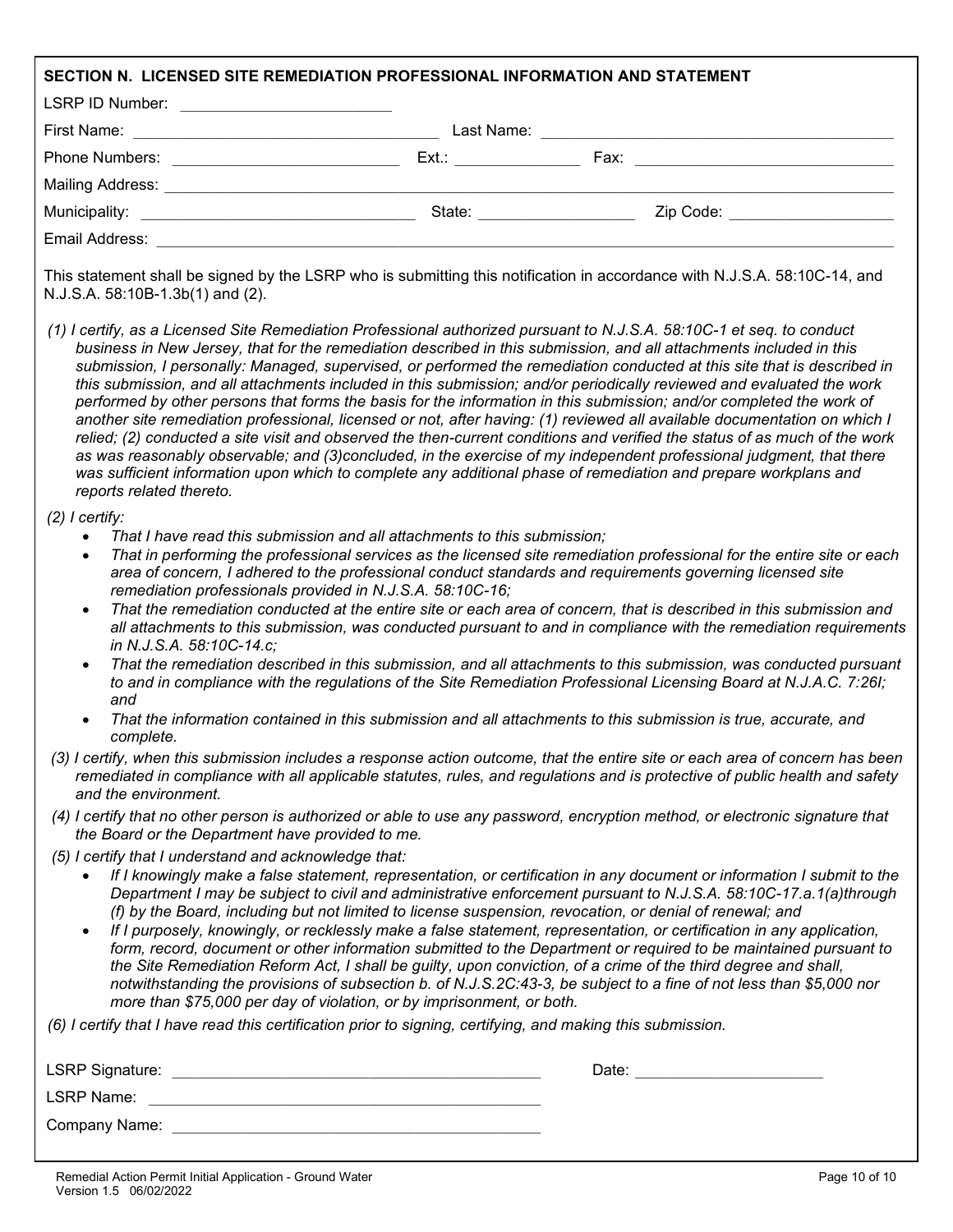### **ADDENDUM A**

## **Additional Persons Responsible For Conducting Remediation**

|        |                                                                                                                                                                                                                                                                                                                                                |                       | ADDENDUM TO SECTION D. PERSON RESPONSIBLE FOR CONDUCTING THE REMEDIATION - CO-PERMITTEE                                                                                                                                                                                                                                                                                                                                                                                                                                                                      |                  |
|--------|------------------------------------------------------------------------------------------------------------------------------------------------------------------------------------------------------------------------------------------------------------------------------------------------------------------------------------------------|-----------------------|--------------------------------------------------------------------------------------------------------------------------------------------------------------------------------------------------------------------------------------------------------------------------------------------------------------------------------------------------------------------------------------------------------------------------------------------------------------------------------------------------------------------------------------------------------------|------------------|
|        |                                                                                                                                                                                                                                                                                                                                                |                       |                                                                                                                                                                                                                                                                                                                                                                                                                                                                                                                                                              |                  |
|        |                                                                                                                                                                                                                                                                                                                                                |                       |                                                                                                                                                                                                                                                                                                                                                                                                                                                                                                                                                              |                  |
|        |                                                                                                                                                                                                                                                                                                                                                |                       |                                                                                                                                                                                                                                                                                                                                                                                                                                                                                                                                                              |                  |
|        |                                                                                                                                                                                                                                                                                                                                                |                       |                                                                                                                                                                                                                                                                                                                                                                                                                                                                                                                                                              |                  |
|        |                                                                                                                                                                                                                                                                                                                                                |                       |                                                                                                                                                                                                                                                                                                                                                                                                                                                                                                                                                              |                  |
|        |                                                                                                                                                                                                                                                                                                                                                |                       |                                                                                                                                                                                                                                                                                                                                                                                                                                                                                                                                                              |                  |
|        |                                                                                                                                                                                                                                                                                                                                                |                       |                                                                                                                                                                                                                                                                                                                                                                                                                                                                                                                                                              |                  |
| $\Box$ | Check the box if the Additional Person Responsible for Conducting the Remediation is the<br><b>Primary Contact for Permit Compliance</b>                                                                                                                                                                                                       |                       |                                                                                                                                                                                                                                                                                                                                                                                                                                                                                                                                                              |                  |
|        |                                                                                                                                                                                                                                                                                                                                                |                       |                                                                                                                                                                                                                                                                                                                                                                                                                                                                                                                                                              | $\vert \vert$ No |
|        | If "No", proceed to next section.                                                                                                                                                                                                                                                                                                              |                       |                                                                                                                                                                                                                                                                                                                                                                                                                                                                                                                                                              |                  |
|        |                                                                                                                                                                                                                                                                                                                                                |                       |                                                                                                                                                                                                                                                                                                                                                                                                                                                                                                                                                              | l INo            |
|        | If "Yes", check the exemption(s) that applies:                                                                                                                                                                                                                                                                                                 |                       |                                                                                                                                                                                                                                                                                                                                                                                                                                                                                                                                                              |                  |
|        | $\Box$ Government entity (e.g., departments, agencies, and public universities)<br>$\Box$ A person that conducted remediation at their primary or secondary residence<br>Owner or operator of a child care center<br>Public school, private school, or charter school                                                                          |                       | $\Box$ A person not liable pursuant to the Spill Act that purchased contaminated property before May 7, 2009                                                                                                                                                                                                                                                                                                                                                                                                                                                 |                  |
| 3.     | Identify the estimated cost of the operation, maintenance, and monitoring of the                                                                                                                                                                                                                                                               |                       |                                                                                                                                                                                                                                                                                                                                                                                                                                                                                                                                                              |                  |
|        |                                                                                                                                                                                                                                                                                                                                                |                       |                                                                                                                                                                                                                                                                                                                                                                                                                                                                                                                                                              | $\Box$ No        |
|        |                                                                                                                                                                                                                                                                                                                                                |                       |                                                                                                                                                                                                                                                                                                                                                                                                                                                                                                                                                              | $\Box$ No        |
|        | a. The amount of funds needed to operate, maintain, and monitor the engineering control(s) at<br>the site for the duration of the CEA or for 30 years (minimum of \$30,000 for a 30-year time<br>frame) if the duration of the CEA is indeterminant;<br>b. The amount of funds in the RFS equals the amount of funds required to be posted for |                       |                                                                                                                                                                                                                                                                                                                                                                                                                                                                                                                                                              |                  |
|        | RFS and Financial Assurance; and                                                                                                                                                                                                                                                                                                               |                       |                                                                                                                                                                                                                                                                                                                                                                                                                                                                                                                                                              |                  |
|        | c. The RFS is not in the form of a self-guarantee.                                                                                                                                                                                                                                                                                             |                       |                                                                                                                                                                                                                                                                                                                                                                                                                                                                                                                                                              |                  |
|        |                                                                                                                                                                                                                                                                                                                                                |                       |                                                                                                                                                                                                                                                                                                                                                                                                                                                                                                                                                              |                  |
| 5.     |                                                                                                                                                                                                                                                                                                                                                |                       |                                                                                                                                                                                                                                                                                                                                                                                                                                                                                                                                                              |                  |
|        | Financial Assurance and the amendment to conform to the Financial Assurance format.                                                                                                                                                                                                                                                            |                       | As indicated in Section F above, an electronic copy of the completed Remediation Cost Review and RFS/FA<br>Form with a detailed cost estimate should be attached. Also, please be sure to provide one of the following as<br>indicated in Section F above: attach the original Financial Assurance mechanism (hard copy), including any<br>Amendments, to the Ground Water RAP Application; the date the original Financial Assurance mechanism was<br>submitted to the NJDEP; or an electronic copy of the existing RFS mechanism that is being used as the |                  |
|        | 6. What is the Financial Assurance Mechanism? (check all that apply)                                                                                                                                                                                                                                                                           |                       |                                                                                                                                                                                                                                                                                                                                                                                                                                                                                                                                                              |                  |
|        | Remediation Trust Fund                                                                                                                                                                                                                                                                                                                         | $\Box$ Line of Credit | <b>Surety Bond</b>                                                                                                                                                                                                                                                                                                                                                                                                                                                                                                                                           |                  |
|        | <b>Environmental Insurance Policy</b>                                                                                                                                                                                                                                                                                                          | Letter of Credit      |                                                                                                                                                                                                                                                                                                                                                                                                                                                                                                                                                              |                  |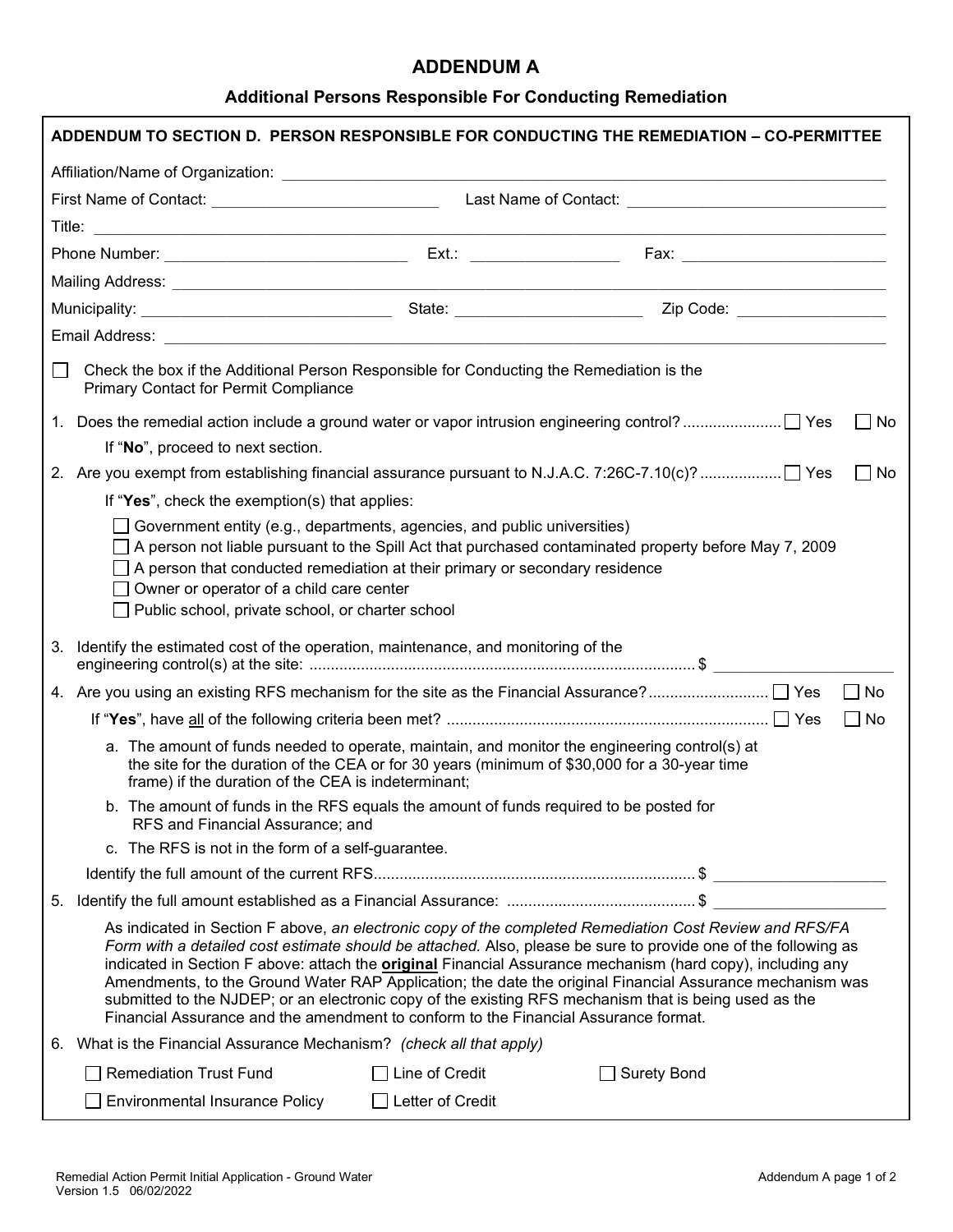## **ADDENDUM A**

| Contact information at the financial institution for the Financial Assurance:                                                                                                                                                                                                                                                                                           |                                                                                                                                                                                                                                                                                                                                                                                                    |
|-------------------------------------------------------------------------------------------------------------------------------------------------------------------------------------------------------------------------------------------------------------------------------------------------------------------------------------------------------------------------|----------------------------------------------------------------------------------------------------------------------------------------------------------------------------------------------------------------------------------------------------------------------------------------------------------------------------------------------------------------------------------------------------|
|                                                                                                                                                                                                                                                                                                                                                                         |                                                                                                                                                                                                                                                                                                                                                                                                    |
|                                                                                                                                                                                                                                                                                                                                                                         | First Name of Contact: Last Name of Contact: Last Name of Contact:                                                                                                                                                                                                                                                                                                                                 |
|                                                                                                                                                                                                                                                                                                                                                                         |                                                                                                                                                                                                                                                                                                                                                                                                    |
| Mailing Address: <u>Dentische Addressen and Addressen and Addressen and Addressen and Addressen and Addressen and Addressen and Addressen and Addressen and Addressen and Addressen and Addressen and Addressen and Addressen an</u>                                                                                                                                    |                                                                                                                                                                                                                                                                                                                                                                                                    |
|                                                                                                                                                                                                                                                                                                                                                                         |                                                                                                                                                                                                                                                                                                                                                                                                    |
|                                                                                                                                                                                                                                                                                                                                                                         |                                                                                                                                                                                                                                                                                                                                                                                                    |
| <b>CERTIFICATION</b><br>Full Legal Name of the Person Responsible for Conducting the Remediation:                                                                                                                                                                                                                                                                       | ADDENDUM TO SECTION L. PERSON RESPONSIBLE FOR CONDUCTING THE REMEDIATION INFORMATION AND                                                                                                                                                                                                                                                                                                           |
|                                                                                                                                                                                                                                                                                                                                                                         |                                                                                                                                                                                                                                                                                                                                                                                                    |
|                                                                                                                                                                                                                                                                                                                                                                         |                                                                                                                                                                                                                                                                                                                                                                                                    |
|                                                                                                                                                                                                                                                                                                                                                                         |                                                                                                                                                                                                                                                                                                                                                                                                    |
|                                                                                                                                                                                                                                                                                                                                                                         |                                                                                                                                                                                                                                                                                                                                                                                                    |
| Email Address: The Communication of the Communication of the Communication of the Communication of the Communication                                                                                                                                                                                                                                                    |                                                                                                                                                                                                                                                                                                                                                                                                    |
| in accordance with Administrative Requirements for the Remediation of Contaminated Sites rule at N.J.A.C. 7:26C-1.5(a).                                                                                                                                                                                                                                                 | This certification shall be signed by the person responsible for conducting the remediation who is submitting this notification                                                                                                                                                                                                                                                                    |
| all attached documents, and that based on my inquiry of those individuals immediately responsible for obtaining the<br>that there are significant civil penalties for knowingly submitting false, inaccurate or incomplete information and that I am<br>that if I knowingly direct or authorize the violation of any statute, I am personally liable for the penalties. | I certify under penalty of law that I have personally examined and am familiar with the information submitted herein, including<br>information, to the best of my knowledge, I believe that the submitted information is true, accurate and complete. I am aware<br>committing a crime of the fourth degree if I make a written false statement which I do not believe to be true. I am also aware |
|                                                                                                                                                                                                                                                                                                                                                                         |                                                                                                                                                                                                                                                                                                                                                                                                    |
|                                                                                                                                                                                                                                                                                                                                                                         |                                                                                                                                                                                                                                                                                                                                                                                                    |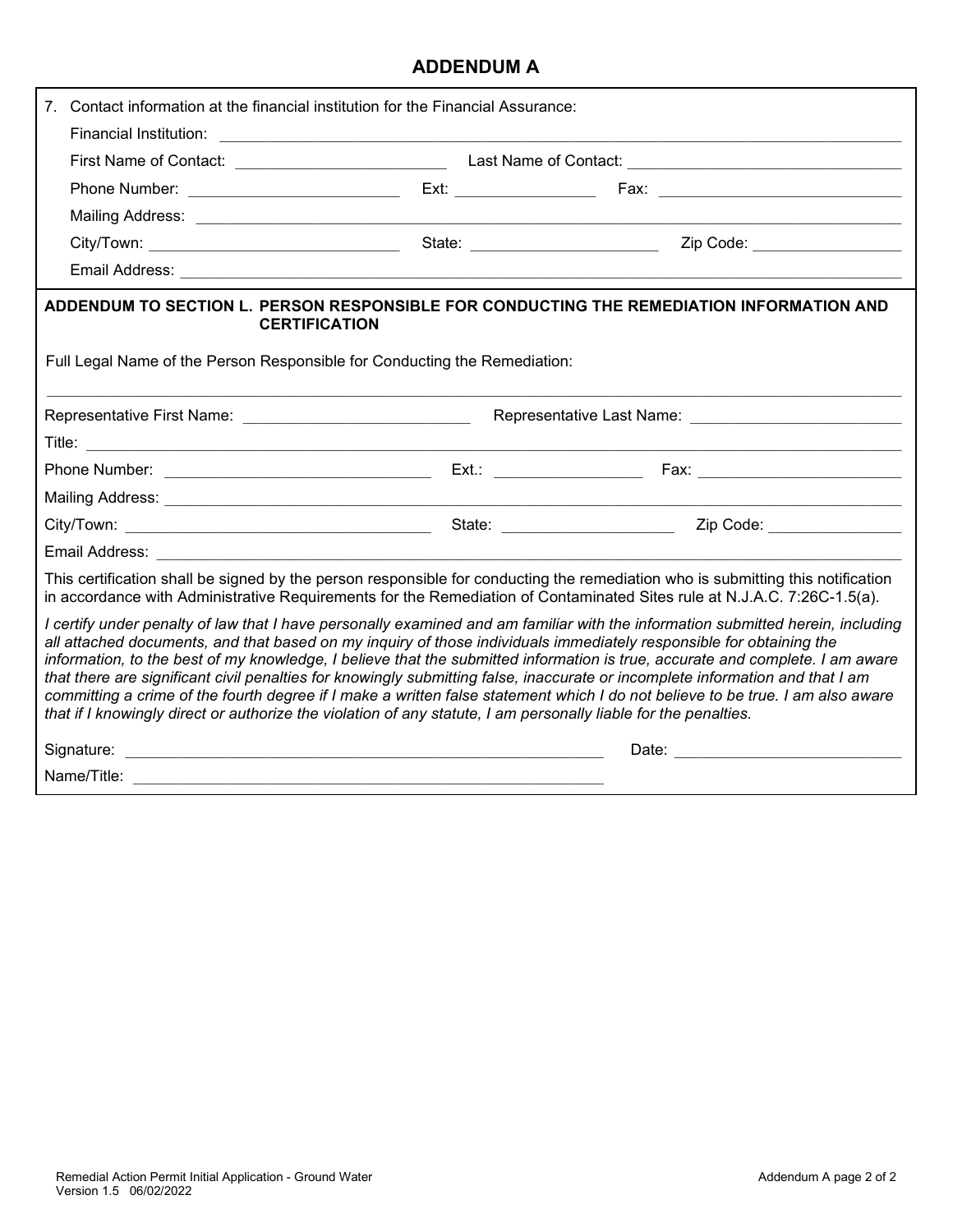### **ADDENDUM B**

## **Additional Property Owners**

|              | ADDENDUM TO SECTION E. CURRENT OWNER OF THE SITE - CO-PERMITTEE                                                                                                                                                                                                                                                                                                                                                                                                                               |                                                                                                                                                                                 |                                                                                                                                                                                                                                                                                                                                                                                                                                                            |                    |
|--------------|-----------------------------------------------------------------------------------------------------------------------------------------------------------------------------------------------------------------------------------------------------------------------------------------------------------------------------------------------------------------------------------------------------------------------------------------------------------------------------------------------|---------------------------------------------------------------------------------------------------------------------------------------------------------------------------------|------------------------------------------------------------------------------------------------------------------------------------------------------------------------------------------------------------------------------------------------------------------------------------------------------------------------------------------------------------------------------------------------------------------------------------------------------------|--------------------|
|              |                                                                                                                                                                                                                                                                                                                                                                                                                                                                                               |                                                                                                                                                                                 |                                                                                                                                                                                                                                                                                                                                                                                                                                                            |                    |
|              |                                                                                                                                                                                                                                                                                                                                                                                                                                                                                               |                                                                                                                                                                                 |                                                                                                                                                                                                                                                                                                                                                                                                                                                            |                    |
|              |                                                                                                                                                                                                                                                                                                                                                                                                                                                                                               |                                                                                                                                                                                 |                                                                                                                                                                                                                                                                                                                                                                                                                                                            |                    |
|              |                                                                                                                                                                                                                                                                                                                                                                                                                                                                                               |                                                                                                                                                                                 |                                                                                                                                                                                                                                                                                                                                                                                                                                                            |                    |
|              | Mailing Address: <u>Dental Address:</u> National Address: National Address: National Address: National Address: National Address: National Address: National Address: National Address: National Address: National Address: Nationa                                                                                                                                                                                                                                                           |                                                                                                                                                                                 |                                                                                                                                                                                                                                                                                                                                                                                                                                                            |                    |
|              |                                                                                                                                                                                                                                                                                                                                                                                                                                                                                               |                                                                                                                                                                                 |                                                                                                                                                                                                                                                                                                                                                                                                                                                            |                    |
|              |                                                                                                                                                                                                                                                                                                                                                                                                                                                                                               |                                                                                                                                                                                 |                                                                                                                                                                                                                                                                                                                                                                                                                                                            |                    |
| $\mathsf{L}$ |                                                                                                                                                                                                                                                                                                                                                                                                                                                                                               | Check the box if the owner is the Primary Contact for Permit Compliance                                                                                                         |                                                                                                                                                                                                                                                                                                                                                                                                                                                            |                    |
|              | If "No", proceed to next section.                                                                                                                                                                                                                                                                                                                                                                                                                                                             |                                                                                                                                                                                 |                                                                                                                                                                                                                                                                                                                                                                                                                                                            | ∐ No               |
|              |                                                                                                                                                                                                                                                                                                                                                                                                                                                                                               |                                                                                                                                                                                 | 2. Are you exempt from establishing financial assurance pursuant to N.J.A.C. 7:26C-7.10(c)? □ Yes                                                                                                                                                                                                                                                                                                                                                          | $\Box$ No          |
|              |                                                                                                                                                                                                                                                                                                                                                                                                                                                                                               | If "Yes", check the exemption that applies, and then proceed to the next section:                                                                                               |                                                                                                                                                                                                                                                                                                                                                                                                                                                            |                    |
|              | Government entity (e.g., departments, agencies, and public universities)<br>$\Box$ A person not liable pursuant to the Spill Act that purchased contaminated property before May 7, 2009<br>$\exists$ A person that conducted remediation at their primary or secondary residence<br>Owner or operator of a child care center<br>Public school, private school, or charter school<br>Owner or operator of a small business responsible for conducting remediation at the location of the site |                                                                                                                                                                                 |                                                                                                                                                                                                                                                                                                                                                                                                                                                            |                    |
| 3.           | Do you represent a homeowner association or a condominium association pursuant to the                                                                                                                                                                                                                                                                                                                                                                                                         |                                                                                                                                                                                 |                                                                                                                                                                                                                                                                                                                                                                                                                                                            | No<br>$\mathbf{1}$ |
|              | should be attached as indicated in Section F above.                                                                                                                                                                                                                                                                                                                                                                                                                                           | If "Yes", an electronic copy of the association's annual budget that includes funds<br>for the operation, maintenance, and monitoring of the engineering control(s) at the site |                                                                                                                                                                                                                                                                                                                                                                                                                                                            |                    |
|              | 4. Identify the estimated cost of the operation, maintenance, and monitoring of the                                                                                                                                                                                                                                                                                                                                                                                                           |                                                                                                                                                                                 |                                                                                                                                                                                                                                                                                                                                                                                                                                                            |                    |
|              |                                                                                                                                                                                                                                                                                                                                                                                                                                                                                               |                                                                                                                                                                                 |                                                                                                                                                                                                                                                                                                                                                                                                                                                            | No                 |
|              |                                                                                                                                                                                                                                                                                                                                                                                                                                                                                               |                                                                                                                                                                                 |                                                                                                                                                                                                                                                                                                                                                                                                                                                            | No                 |
|              | indeterminant;                                                                                                                                                                                                                                                                                                                                                                                                                                                                                |                                                                                                                                                                                 | a. The amount of funds needed to operate, maintain, and monitor the engineering control(s) at the site for the<br>duration of the CEA or for 30 years (minimum of \$30,000 for a 30-year time frame) if the duration of the CEA is                                                                                                                                                                                                                         |                    |
|              | RFS and Financial Assurance; and                                                                                                                                                                                                                                                                                                                                                                                                                                                              | b. The amount of funds in the RFS equals the amount of funds required to be posted for                                                                                          |                                                                                                                                                                                                                                                                                                                                                                                                                                                            |                    |
|              | c. The RFS is not in the form of a self-guarantee.                                                                                                                                                                                                                                                                                                                                                                                                                                            |                                                                                                                                                                                 |                                                                                                                                                                                                                                                                                                                                                                                                                                                            |                    |
|              |                                                                                                                                                                                                                                                                                                                                                                                                                                                                                               |                                                                                                                                                                                 |                                                                                                                                                                                                                                                                                                                                                                                                                                                            |                    |
| 6.           |                                                                                                                                                                                                                                                                                                                                                                                                                                                                                               |                                                                                                                                                                                 |                                                                                                                                                                                                                                                                                                                                                                                                                                                            |                    |
|              |                                                                                                                                                                                                                                                                                                                                                                                                                                                                                               |                                                                                                                                                                                 | As indicated in Section F above, an electronic copy of the completed Remediation Cost Review and RFS/FA<br>Form with a detailed cost estimate should be attached. Also, please be sure to provide one of the following as<br>indicated in Section F above: the <b>original</b> Financial Assurance mechanism (attach hard copy), including any<br>Amendments, to the Ground Water RAP Application; the date the original Financial Assurance mechanism was |                    |

submitted to the NJDEP; or an electronic copy of the existing RFS mechanism that is being used as the Financial

Assurance and the amendment to conform to the Financial Assurance format.